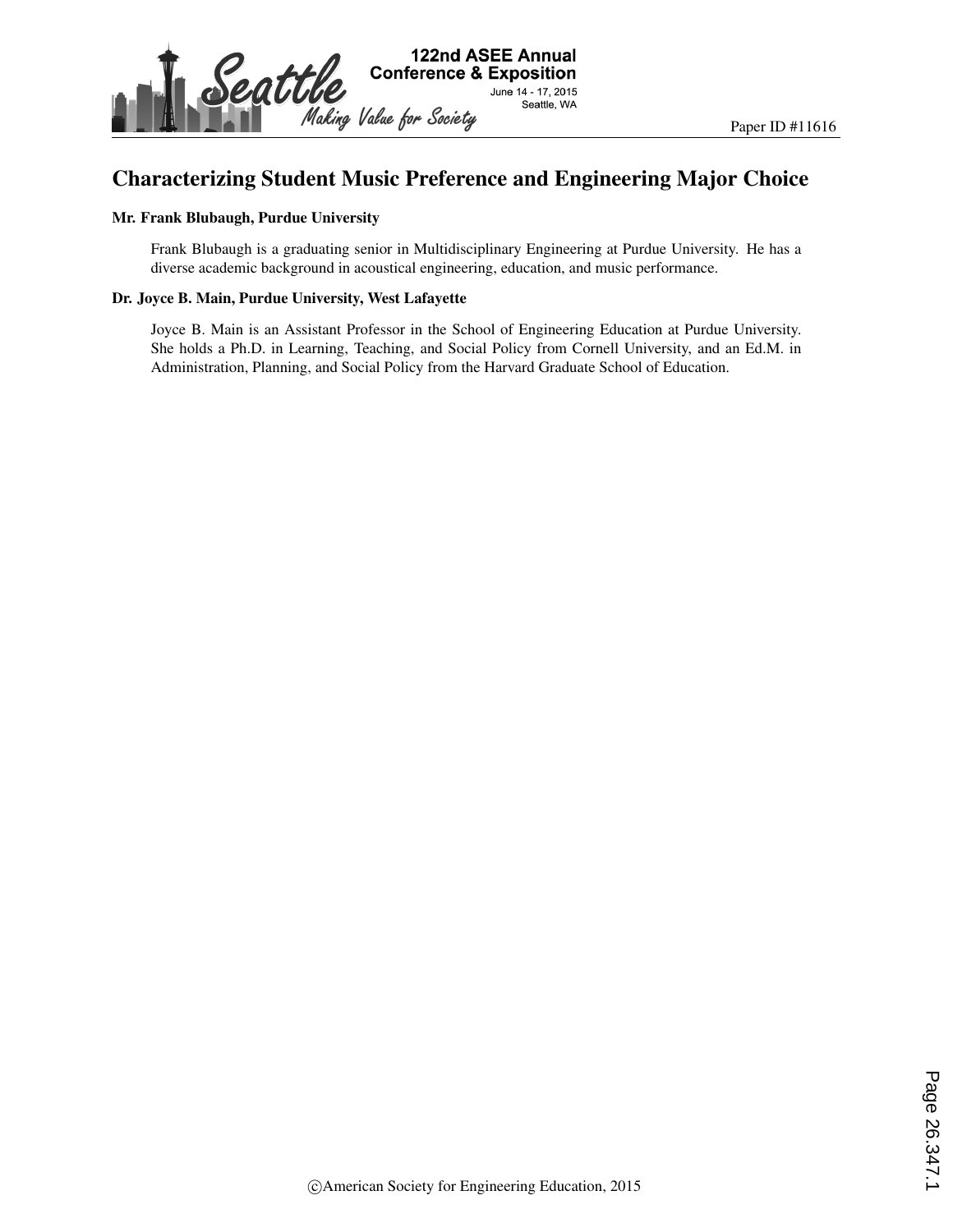# **Characterizing Student Music Preference and Engineering Major Choice**

#### **Introduction**

College major choice has important implications for a student's academic experiences, professional development skills, employment opportunities, future earnings, social prestige, and other social-related factors. Academic institutions in the United States offer dozens of majors to choose from, and in addition to a student's individual preferences, academic advisors, faculty, peers, and family members may also influence a student's major selection. Researchers have identified factors, such as career prospects, personal interests, parental influence, effects of climate and culture, to be important. Although a few models of major choice exist, relatively little attention has been given to examining engineering disciplinary choice (e.g. Mechanical, Environmental, Civil, Chemical, or Industrial). Our research aims to fill this gap from a unique perspective—since music genre preference can represent diversity in the broad dimension of experiences, we explore whether there is an association between music genre preference and engineering discipline choice.

Music penetrates all aspects of modern society, including academic settings—students wear concert t-shirts showcasing their favorite music artists, instructors play music during class to promote a particular learning environment, groups of students listen to music as they work together on a project or as they attempt to solve a homework question. Previous research has linked musical preference to personality and values, both of which correlate to social identity, and to a lesser extent, academic study habits. Pierre Bourdieu's landmark text *La Distinction* also asserts that social class influences judgments of taste and choices in cultural activities. Researchers have also used markers such as genre taste as a cultural indicator, focusing on "high" arts, such as classical music, ballet, and art museums as measures of culture.<sup>1</sup> Using a similar approach of measuring cultural consumption and preferences by proxy, we examine student music genre preference as a potential mediating factor in engineering students' discipline choice.

We situate our examination in the context of self-efficacy, which has been shown to have a significant impact on student behavior, including major choice. Self-efficacy, the belief in one's abilities, plays a central role in the achievements of individuals throughout their careers. Differing levels of self-efficacy has been documented to impact student behavior from academic achievement to the success in a job search.<sup>2</sup> Furthermore, self-efficacy has been shown to have a significant impact on students' decisions to major in engineering. Therefore, we examine student music genre preference in the context of self-efficacy to reflect multiple aspects of the student experience.

With the nation's call for more diverse engineering professionals, engaging music preference may provide a unique approach to broadening participation in engineering. Therefore, we explore whether music preference plays a role in engineering discipline choice. Our research findings have the potential to inform how diversity in experiences and preferences may play a role in student choices. The findings therefore may have implications for how key stakeholders,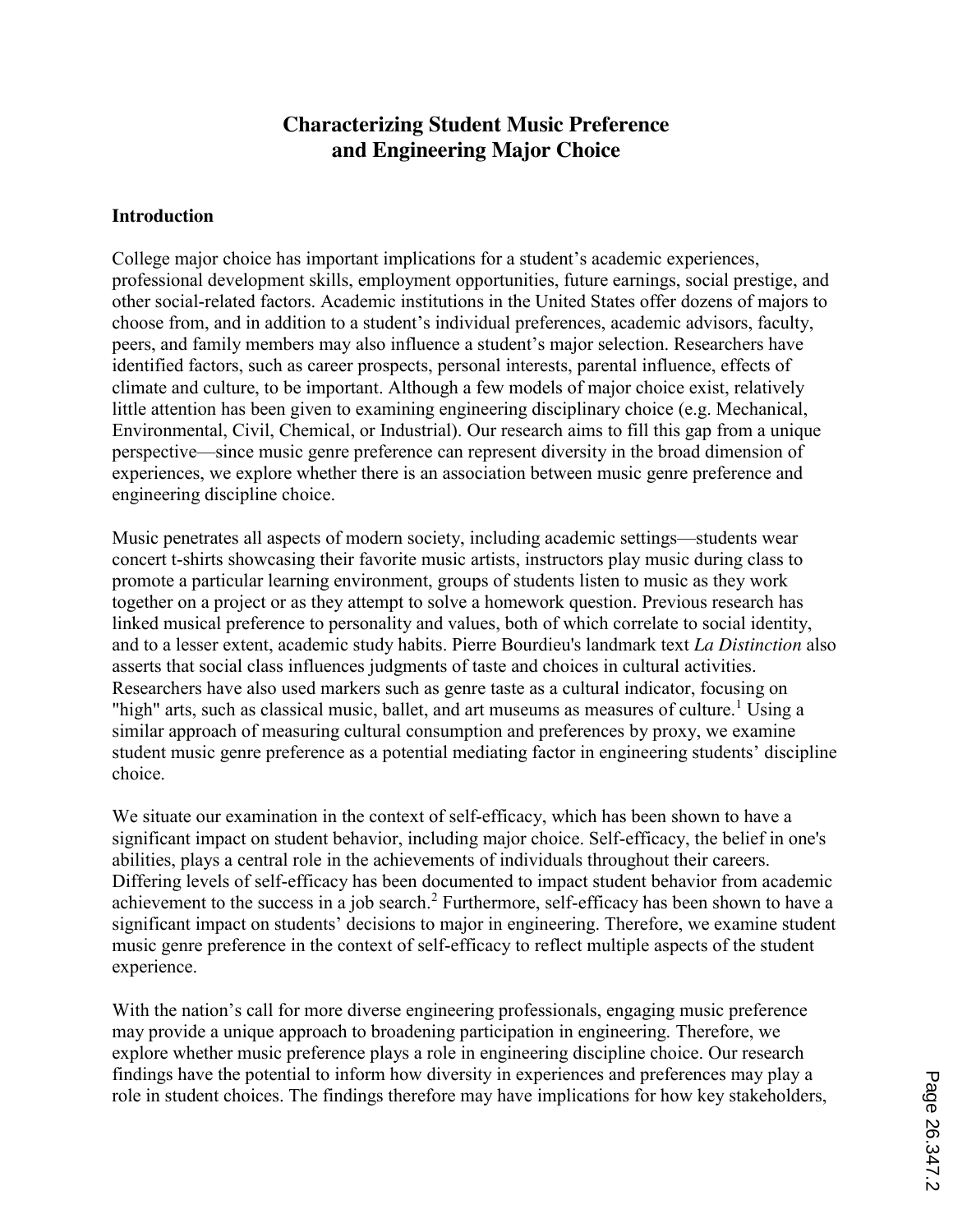instructors, academic professionals, and students can apply musical and other interests to engage a wider range of students in the study of engineering.

# **Background**

Researchers have identified several factors that influence student major choice; for example, career prospects, personal interests, parental influence, effects of climate and culture, prior academic achievement, levels of self-efficacy, motivation, and demographic factors. Wade et al. determined that the choice of science technology engineering and mathematics (STEM) was directly influenced by high school math achievement, the intent to major in STEM, and a strong sense of self-efficacy related to mathematical achievement.<sup>3</sup> Race and gender have also been extensively examined as factors correlated with students' choice of engineering as a course of study.<sup>4-5</sup> Keshishian, in particular, points out that the self-reported findings of familial pressure and racial background directed students into their particular major.<sup>6</sup>

Researchers have also explored self-efficacy to determine why there are fewer women in engineering. For example, Concannon et al. found that self-efficacy correlates positively with GPA, degree persistence, and career success.<sup>7</sup> Early findings showed that men possess a higher level of self-efficacy than women; <sup>8</sup> however, more recent studies have shown this to not be the case—men and women persist in engineering at roughly the same rate while sharing similar levels of self-efficacy.<sup>9</sup> One notable result from this line of study has been the development of the Longitudinal Assessment of Engineering Self-Efficacy (LAESE), an accurate and validated tool that measures engineering self-efficacy.

In regard to student preferences and interests, Arcidiacono determined that the choices of a particular major are not closely associated with the ability of a particular student, but align more with the interests of the student. The majors studied were aggregated fields holding dozens of majors. The National Longitudinal Study (NLS72), analyzed by Arcidiacono, only includes natural science as a major while today this might be further broken down into natural and applied science or even further into the constituent fields that make up this über-major.<sup>10</sup> Although the data analyzed were collected in 1972-1986, this study provides a strong indication that personal preference is a factor in choosing a major course of study. Many other studies have also examined why students remain in or transfer out of STEM fields and personal interest is a common thread between these studies. These studies, however, focused only on students who have previously declared a STEM major.<sup>11-12</sup>

Although there is a robust body of literature on student major choice, there are few studies on the selection of engineering major disaggregated by discipline. Previous studies have tended to examine the choice of engineering as a field, rather than why or how students select a specific engineering discipline (e.g., mechanical, chemical, industrial, or civil). This treatment of engineering as a broad field does not account for the variety of experiences and motivations that influence a student to select one of the many different engineering disciplines. There are several studies that look at the motivations and causes for students to join a particular discipline in engineering. For example, Ngambeki demonstrated a relationship between interest, personality, and social structures in the choice of an engineering discipline.<sup>13</sup> Since student academic experiences and post-graduation employment trajectories are influenced by their engineering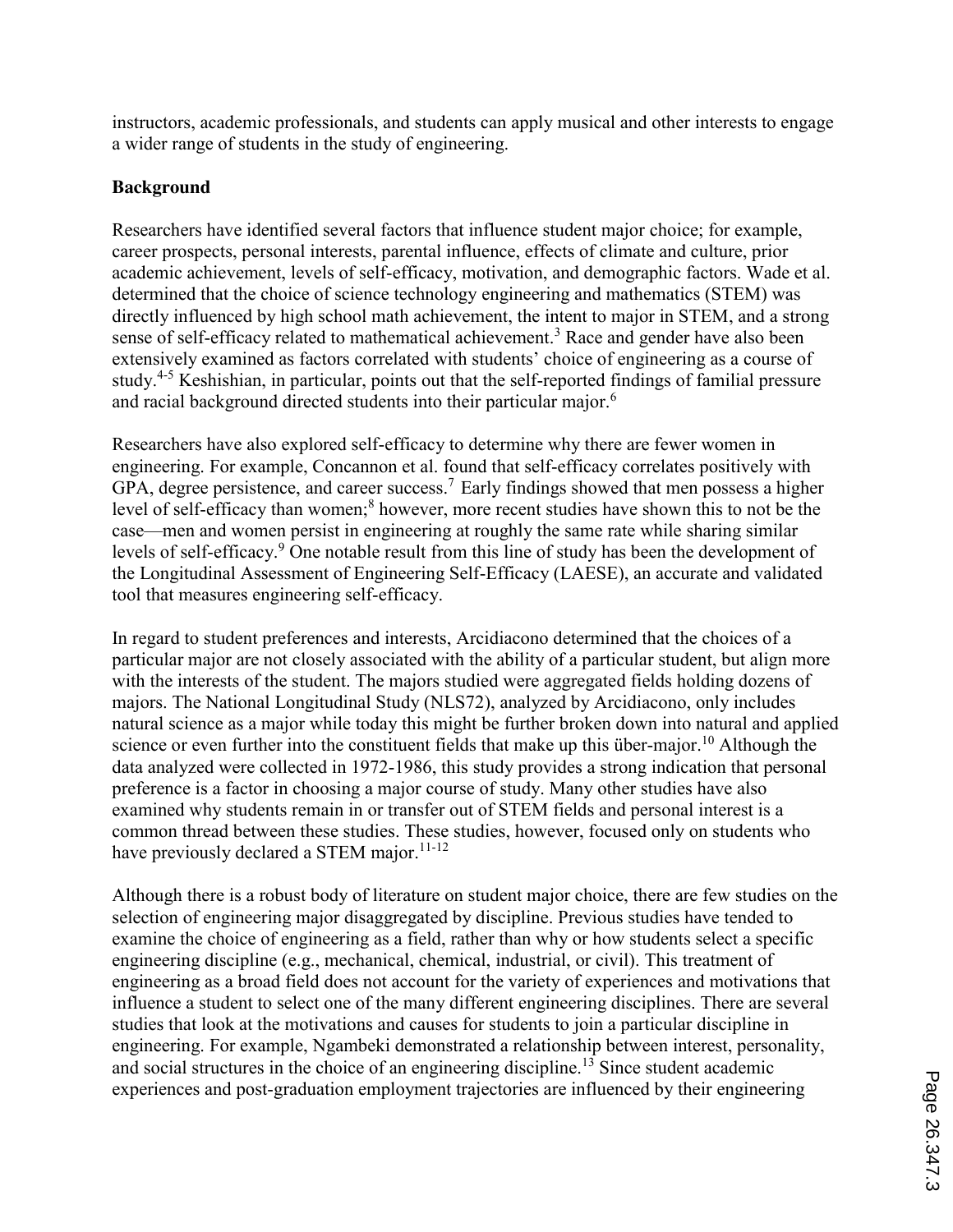discipline, a more detailed understanding of the forces behind these choices is important. Given the existing knowledge about personal interests, personality, and identity in relation to major choice, an examination of student music genre preferences will add another layer of understanding of how the diversity of student experiences and preferences can influence student major choice across engineering disciplines. 14-15

# **Why Music?**

Rentfrow and Gosling conducted a study in 2003 where they discovered a strong relationship between personality profiles and musical preference. <sup>16</sup> Their later and continuing research shows that people are able to rapidly identify the values of an individual with knowledge of that individual's musical preferences.<sup>17</sup> These extra-musical associations have been confirmed by other studies using populations in the UK and Germany<sup>18-19</sup>. People have been found to use musical preference as a method of social grouping and gravitate towards those with similar musical tastes as themselves.<sup>20</sup> Additionally, Carpentier et al. have also shown that rebellious behavior and rebellious music are strongly correlated although the authors suggest that music is acting as a social signal, rather than an influencing factor.<sup>21</sup>

Studies have also been conducted on the uses of music in society in the formal field of Ethnomusicology and by practitioners in other disciplines. The exposure of music can influence the behavior of individuals,<sup>22</sup> and music has been used as social signal to indicate cultural identity.<sup>23</sup> Examples of the latter include declaring national identity through the playing of one's national anthem, or political campaign songs showing solidarity with a particular candidate. With the extension of the cultural identity of particular songs and the association of genres with behaviors,<sup>24</sup> the links between personality, values, and grouping behavior related to musical preference suggest that there may be a relationship between musical preference and major choice. The perceived cultural differences between engineering disciplines<sup>25</sup> and the factors of personal interest and social pressures on engineering discipline choice<sup>26</sup> may also extend this relationship towards the choice of an engineering discipline. Therefore, we explore whether a preference for a particular musical genre(s) correlates with the selection of a particular engineering discipline.

# **Theoretical Framework**

Many different theoretical models have been proposed to explain the behavior of students, particularly as it relates to major selection and persistence. Examples of these factors include future career prospects, personal interest of the student, and parental influence. The theoretical frameworks often applied are Social-Learning theory and Social-Cognitive-Career Theory. Social-Learning theory is most closely associated with the work of Albert Bandura.<sup>27</sup> The theory draws its initial prospectus by making the assumption that people learn their behavior by imitating those around them. The main mechanism of social learning theory is that individuals create a schema of what kind of behavior is acceptable and what kind of behavior is not. The individual can then apply this schema to a new kind of behavior and can more accurately predict if the behavior will be acceptable to other individuals. In this same way, music genre preference may serve as an indicator or signal for what types of behavior (or preferences) may be acceptable in a given environment.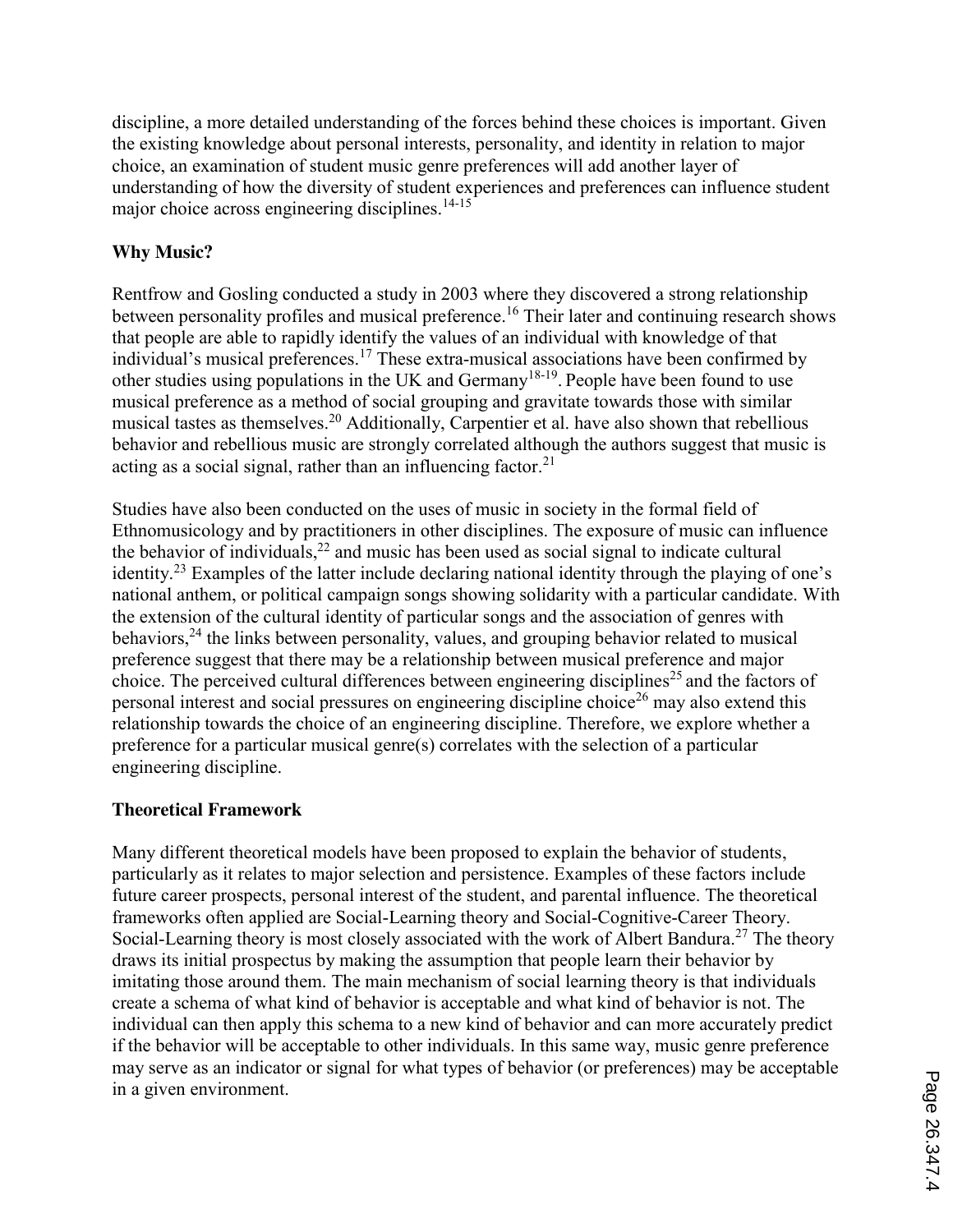The extension of Social-Learning theory when applied to major and career choice is Social-Cognitive-Career Theory (SCCT).28-29 The premise behind SCCT is that career interests and choices of an individual are influenced and set by the environment around the individual. This theory rests on three pillars: self-efficacy, outcome expectations, and desired goals. Self-efficacy is an individual's internal belief of what they are capable of achieving. An individual's successes, if praised by those around them, will be associated with higher sense of self-efficacy than if those same successes are criticized by society. The outcome expectations are set by society as well. If high achievers surround an individual, then there will be a societal expectation that the individual should also achieve similar levels of success. The intersection of the beliefs of selfefficacy and outcome expectations help to form the goals for that individual, which are the motivating thoughts and decisions that drive the actions of the individual.<sup>30</sup> Whereas the application of social learning theory suggests that music genre preference may signal acceptable behaviors and preferences, SCCT provides context for a student's outcome expectations and selection of major.

### **Data Collection**

A survey was administered to first-year engineering students at a large Midwestern, researchintensive university in October 2014 resulting in 1,576 respondents (90% response rate). Collection occurred during the eighth week of the semester. At this point in the semester, the students have been exposed to all available engineering disciplines and the academic requirements for each major through in-class information sessions for each discipline. Importantly, the students have not yet completed enough coursework for them to know whether they would meet the required grade point average (GPA) for their intended discipline. Therefore, their responses would be based more on their interest and preferences, rather than their chances of being accepted into a particular discipline. (Several disciplines have a GPA requirement that could be a factor in a student's level of interest in the discipline.) We collected the following information: intended discipline; information about the student's belief in their academic ability; information about pre-college exposure to engineering; information about the context of students' music listening habits; how much time a student spends studying per week; the preferred music genres of the student; and the students' perception of their peers' preferred music genres.

While we have a breadth of measures to generate a comprehensive study of major choice, we focus on exploring the viability of using music preference as a potential factor in student engineering major choice. The measured factors analyzed in this paper therefore include the student's intended discipline, preference of a variety of musical genres, and the self-efficacy of the student. If a student was undecided in their engineering discipline selection, the student instead indicated the disciplines that they were considering. We used the LAESE subscales developed by Marra and Bogue to collect data on student's self-efficacy.<sup>31</sup> This tool has been validated by multiple studies as an accurate tool for this purpose and validated for use among engineering students.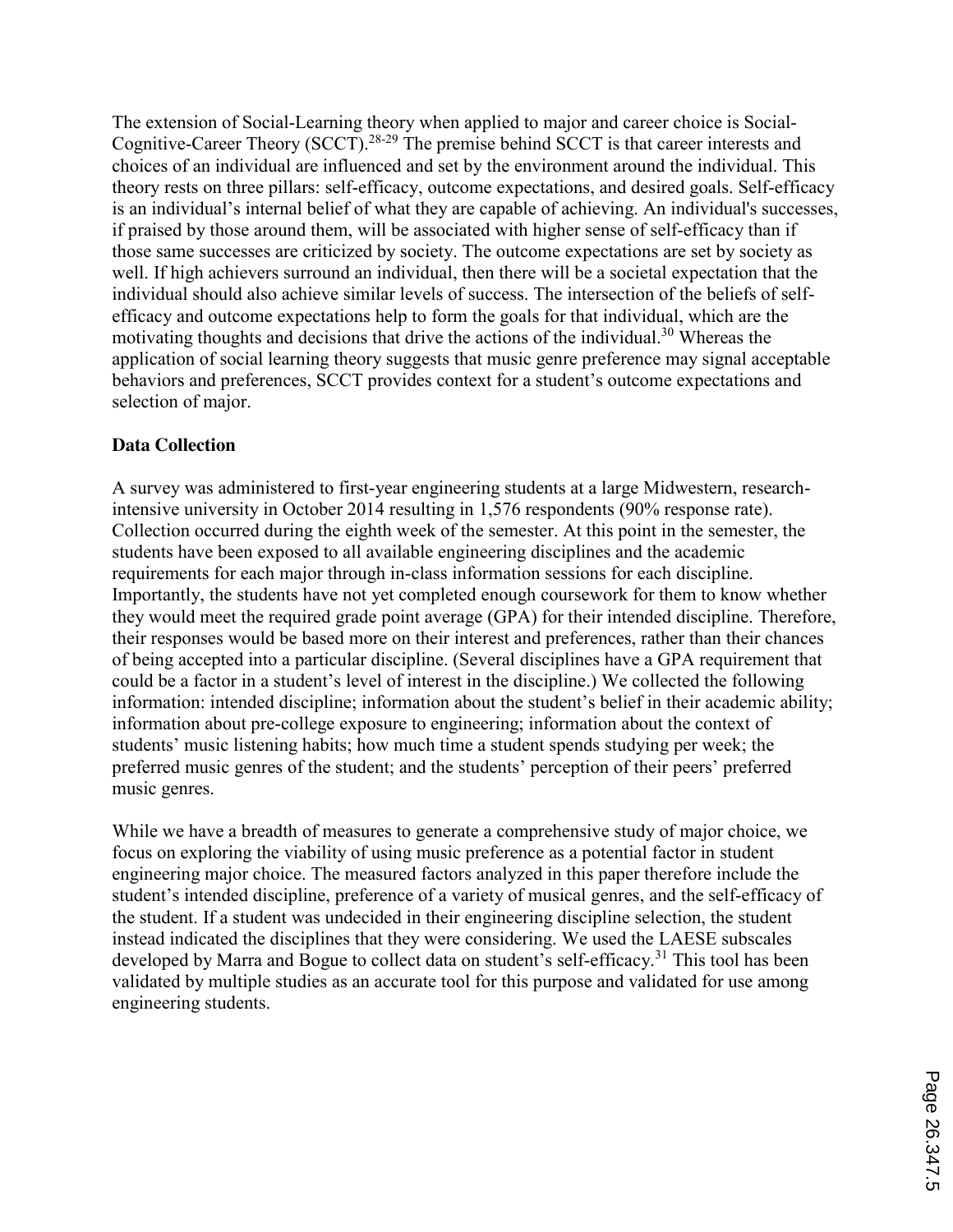### **Summary Statistics**

#### *Activities while listening to music*

To examine the prevalence of music in students' lives, the survey participants were asked basic questions about the daily context in which they listened to music. Results are shown in Fig. 1. Commuting, exercising, relaxing, and studying are all major activities student perform while listening to music. Interestingly, students typically use music during solitary activities and less so during social or communal time. We also examined more closely how often students listened to music while studying disaggregated by the student's intended engineering major (Fig. 2). Students intending to major in biological, civil, and electrical engineering were more likely to report listening to music frequently while studying.



**Fig.1.** Summary of Student Activities While Listening to Music



**Fig. 2.** Normalized summary of prevalence of listening to music while studying by intended engineering major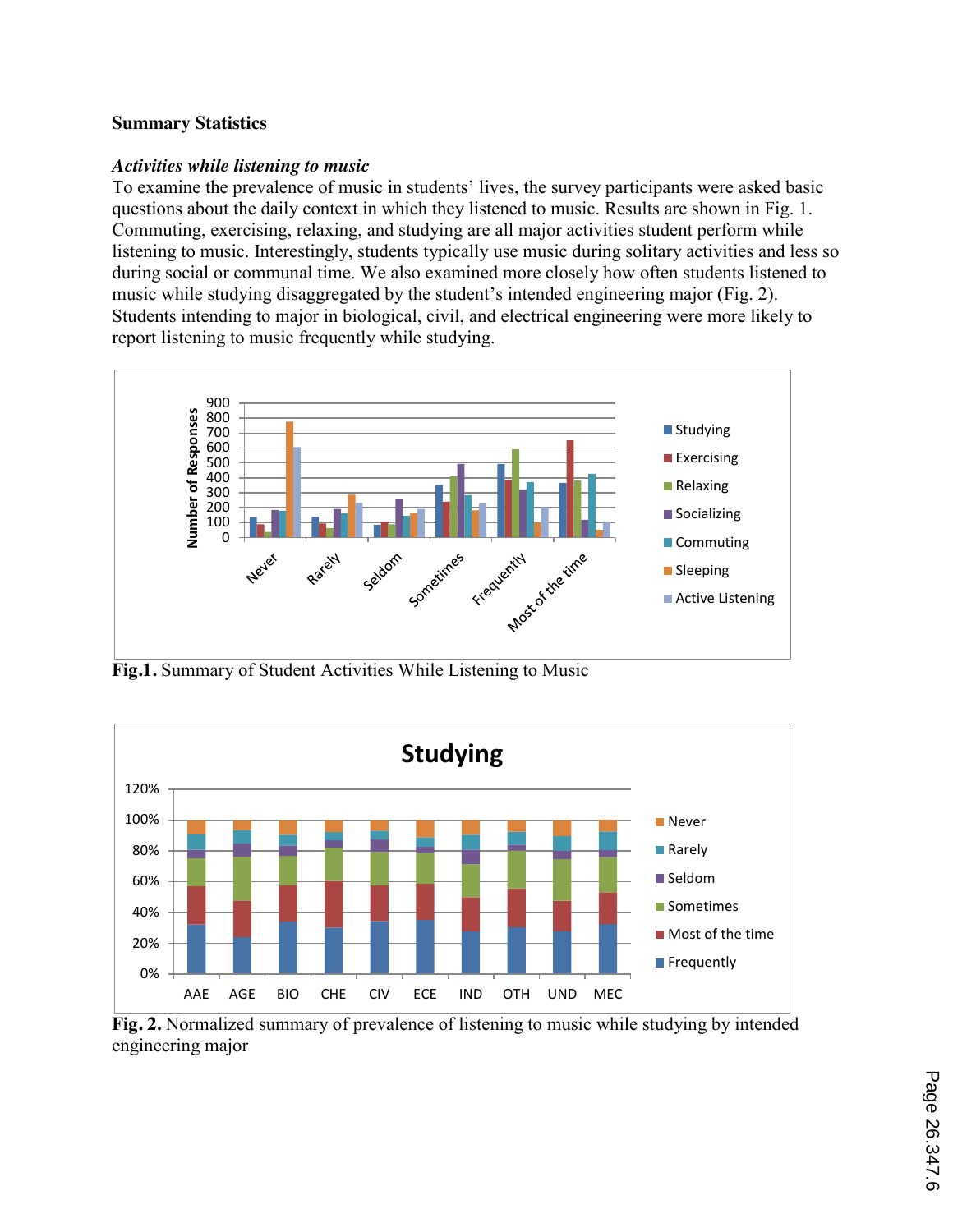# *Engineering major interests*

Table 1 summarizes the students' engineering discipline interests. If a student was undecided at the time of the survey, they were asked to indicate which majors they were considering. A student could select as many majors as they wished if they were undecided. At the eighth week of their first semester, the majority of engineering students have already selected an engineering discipline (86.5%), whereas 212 students (13.5%) remain undecided. Of the 1,576 students in the sample, 31 have already decided to leave engineering at this relatively early time point.

| <b>Major</b>                         | <b>Decided</b><br><b>Indication</b> | <b>Undecided</b><br><b>Indication</b> |
|--------------------------------------|-------------------------------------|---------------------------------------|
| Aeronautical and Astronautical (AAE) | 141                                 | 58                                    |
| Agricultural and Biological (ABE)    | 46                                  | 23                                    |
| Biomedical (BME)                     | 73                                  | 35                                    |
| Chemical (CHE)                       | 152                                 | 44                                    |
| Civil (CIV)                          | 87                                  | 67                                    |
| Electrical and Computer (ECE)        | 226                                 | 66                                    |
| Industrial (IND)                     | 95                                  | 43                                    |
| Mechanical (MEC)                     | 383                                 | 137                                   |
| Other (OTH)                          | 130                                 | 142                                   |
| Undecided (UND)                      | 212                                 | N/A                                   |
| Leaving Engineering (LEAVING)        | 31                                  | $\theta$                              |
| <b>Number of respondents</b>         | 1,576                               |                                       |

Table 1. Summary of Students' Intended Disciplines

# *Music genre preferences*

For the indication of musical preference, the students were asked how often they listened to each of the 11 musical genres on a 6-point Likert scale; these genres were based on the work of Rentfrow and Gosling (2003). Fig. 3 summarizes the average frequency that the engineering students listened to the different genres of music. Students, on average, listened to rock, alternative, rap, top 40, and dance music most often. An overall summary of the results of the genre preferences is shown in Fig. 4.



**Fig. 3.** Average response to how often students listened to music genres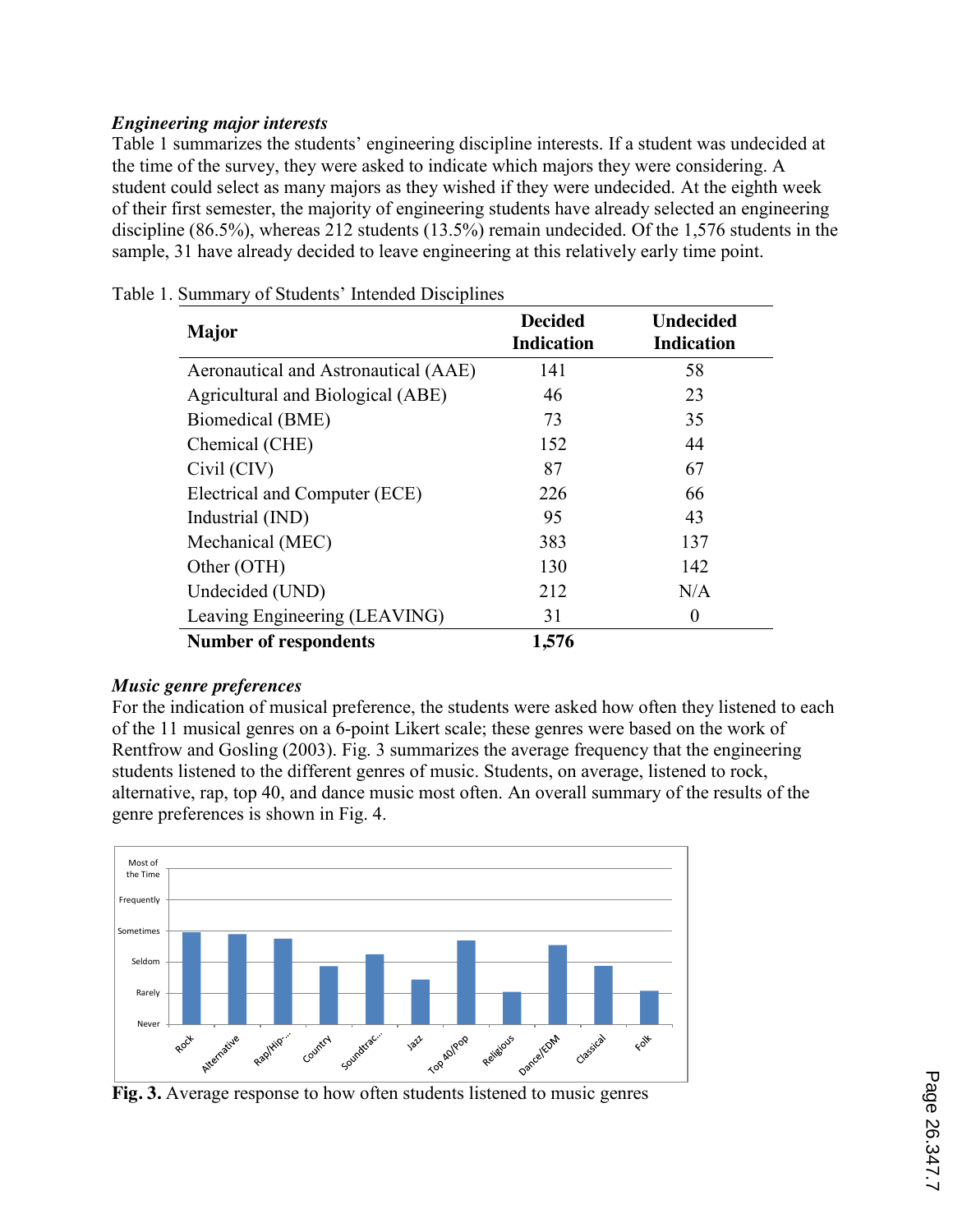

# *Engineering self-efficacy*

The Longitudinal Assessment of Engineering Self-Efficacy (LAESE) was developed in 2006 to measure the self-efficacy of women studying engineering. Since then, the tool has expanded and been validated to use for the entire spectrum of engineering students. There are several different subscales of the LAESE that measure the various factors of the engineering experience ranging from outcome-expectations, engineering self-efficacy, feeling of inclusion, and coping selfefficacy. While the tool is the most comprehensive when all of the items are used together, for the purposes of this study, only the sections measuring engineering self-efficacy were utilized.

The LAESE subscales measuring self-efficacy asks questions about how the student feels about their ability to succeed in their engineering studies. The student indicates their confidence in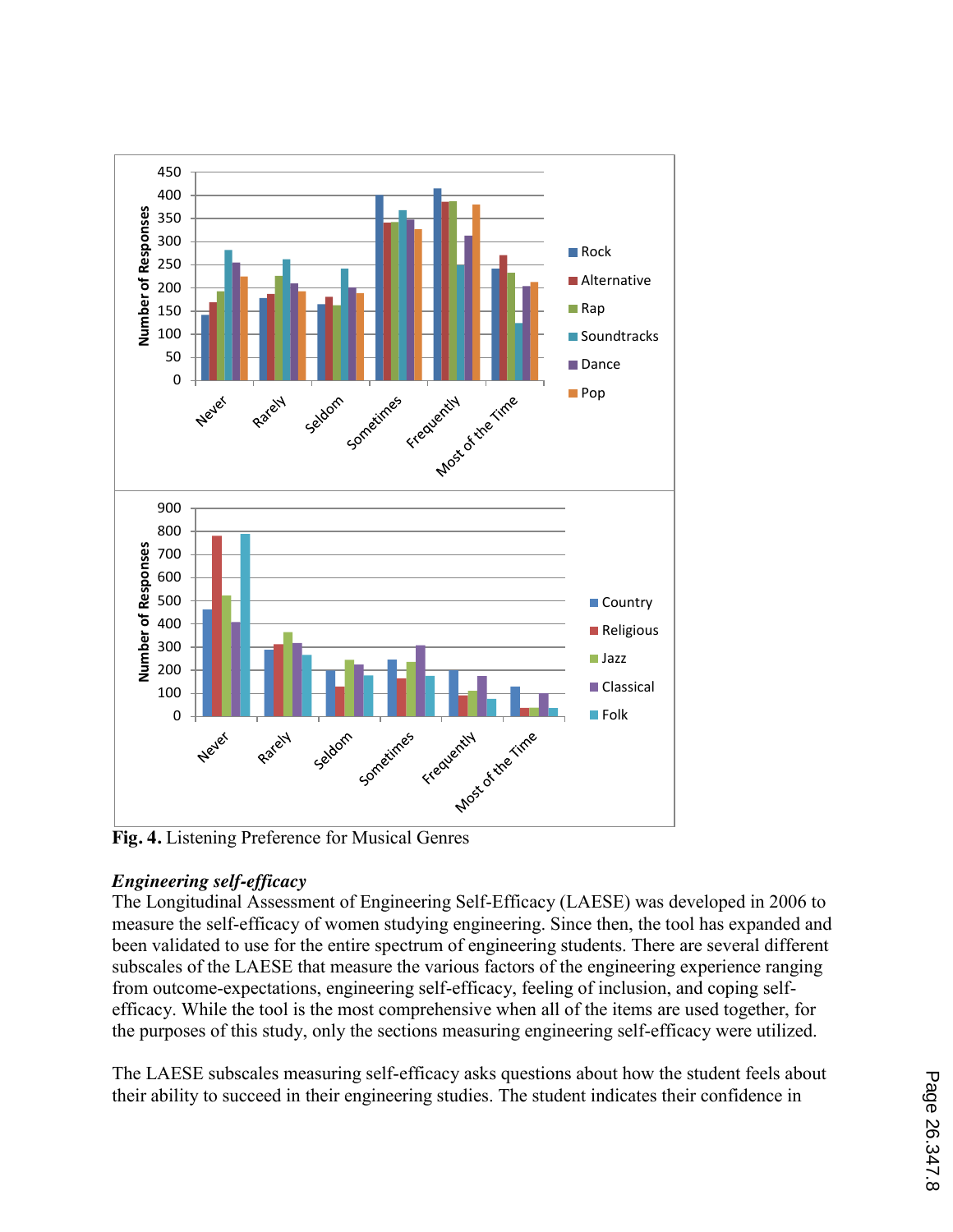their ability to complete their core curriculum studies of physics, math, engineering, and chemistry; the survey also asks separately about the student's confidence in earning an "A" or "B" grade in those same courses. There are two questions in these subscales that measure general engineering academic success as well as the confidence in engineering academic success while maintaining a personal life outside of their academic pursuits. The complete list of eleven questions from the LAESE tool, are shown in table 2. Typically, when researchers use the LAESE, they deploy the survey in its entirety; however, we chose to only deploy the sections directly related to engineering self-efficacy. This is not without precedent as previous researchers have omitted parts of the LAESE in the interest of more focused data collection.<sup>32-33</sup> The limitation of this approach, however, is that the data cannot be compared to other collections to compare the efficacy of this subject group against others.

| <b>Survey Question</b> |                                                                                                                                                                       |  |  |  |  |  |  |  |
|------------------------|-----------------------------------------------------------------------------------------------------------------------------------------------------------------------|--|--|--|--|--|--|--|
| SE1:Engr               | I can succeed in an engineering curriculum                                                                                                                            |  |  |  |  |  |  |  |
| SE2:ExtraCurr          | I can succeed in an engineering curriculum while not having to give up<br>participation in my outside interests (e.g. extra-curricular activities,<br>family, sports) |  |  |  |  |  |  |  |
| SE3: Physics           | I will succeed in my physics courses                                                                                                                                  |  |  |  |  |  |  |  |
| SE4:Math               | I will succeed in my math courses                                                                                                                                     |  |  |  |  |  |  |  |
| SE5:MathReqs           | I can complete the math requirements for most engineering majors                                                                                                      |  |  |  |  |  |  |  |
| SE6:PhysReqs           | I can complete the physics requirements for most engineering majors                                                                                                   |  |  |  |  |  |  |  |
| SE7:ChemReqs           | I can complete the chemistry requirements for most engineering majors                                                                                                 |  |  |  |  |  |  |  |
| SE8:Excel              | I will earn mostly A's and B's in my engineering requirement courses                                                                                                  |  |  |  |  |  |  |  |
| SE9:CurrentYear        | I can excel in my engineering courses during the current academic year                                                                                                |  |  |  |  |  |  |  |
| SE10:AnyEngr           | I can complete any engineering degree at this institution                                                                                                             |  |  |  |  |  |  |  |
| SE11:Stay              | I will still be an engineering major during the next year                                                                                                             |  |  |  |  |  |  |  |

| Table 2. Self-Efficacy questions used from the LEASE tool. |  |  |  |
|------------------------------------------------------------|--|--|--|
|------------------------------------------------------------|--|--|--|

The subjects answered each question on a LAESE by rating the question on a Likert-like scale from 1-7 (strongly disagree to strongly agree). We summed the responses to each question and found the average value for each student by dividing by the total number of questions (11), this is the mean self-efficacy level for each student. The results from the mean self-efficacy level obtained from the LAESE is shown in figure 5. Using Kruskal-Wallis test we found evidence of significant difference in mean self-efficacy by major, this test was used due to the non-normality of this variable. We also performed Bonferroni's multiple comparisons of means to identify the majors with such significant differences. A group of majors (AAE, ECE, CHE, MEC and BME) showed higher mean self-efficacy scores than most of the other majors (CIV, ABE, IND, OTH, UND) but not between them. This second group of majors (CIV, ABE, IND, OTH, UND) showed mixed results when compared between them. The group of students in the "leaving engineering" group showed the lowest mean self-efficacy (4.70 out of 7) when compared to all other groups, which is consistent previous literature. Summary statistics of all the self-efficacy responses detailed by intended major are presented in Appendix 1.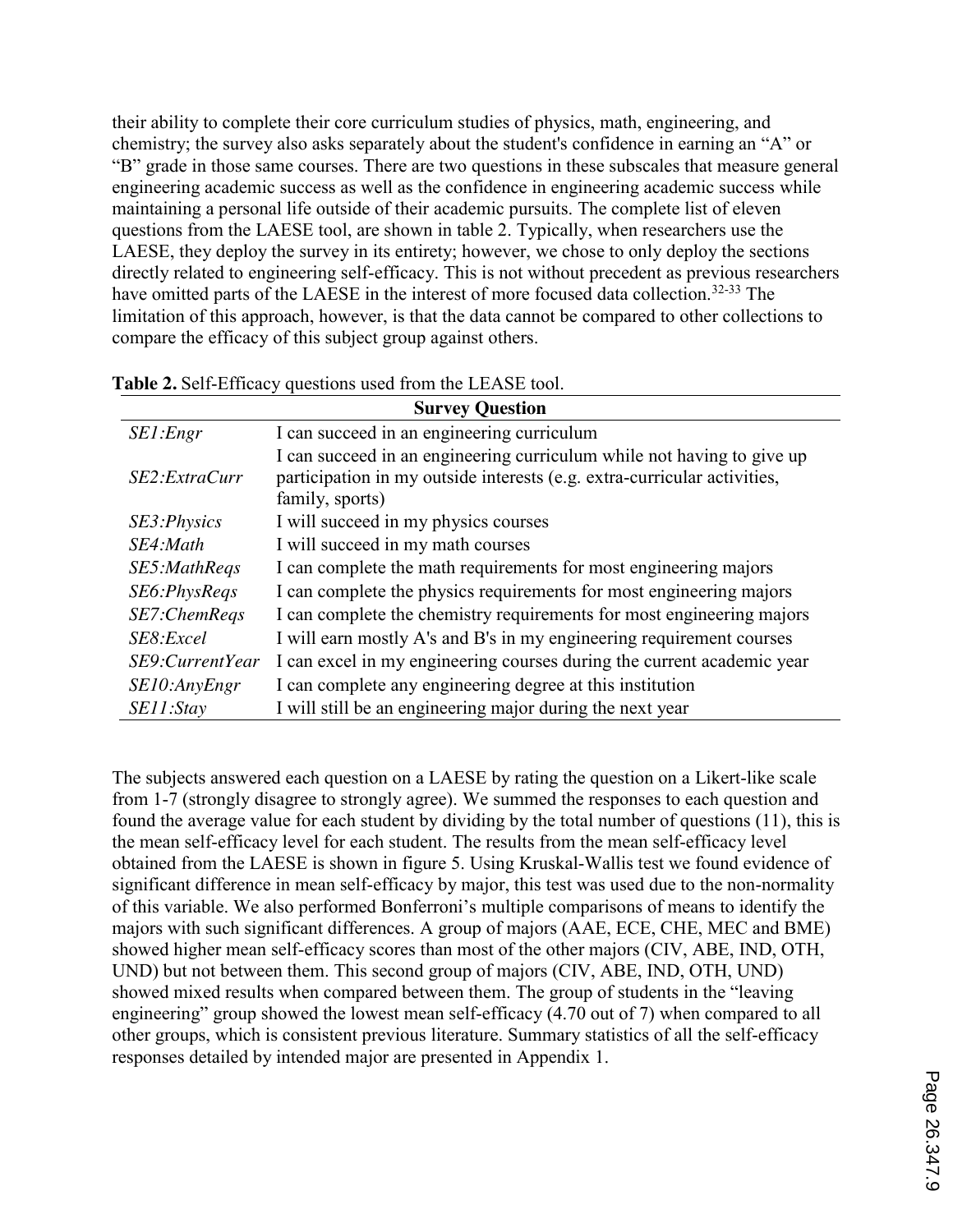

**Fig. 5.** Average Student Engineering Self-Efficacy Score by Intended Major

### **Methods**

### *Model 1 - Music Genre Preference*

To examine the impact of music genre preference on the selection of a specific major within engineering, we used a logistic regression model with a logit link function. The outcome is a dummy variable, which is equivalent to "1" when the student has selected the given discipline or "0" if the student has selected a different discipline. Music genre preferences were coded into a categorical variable where a value of "Most of the Time" and "Frequently" became a 2, "Sometimes" and "Seldom" became a 1, and "Rarely," and "Never" became 0. This coding was used to account for the variability of interpretation of the individual survey takers. This was then treated as a continuous explanatory variable. The model is expressed in equation (1).

(1) 
$$
logit[p(major)] = log\left(\frac{p(major)}{1-p(major)}\right) = \beta_0 + \beta_1 Genre_1 + \beta_2 Genre_2 + \dots + \beta_{11} Genre_{11}
$$

In the model,  $p(major)$  represents the probability of selecting the specific major. This model was executed for all the engineering majors considered, including the "undecided", "other" and "leaving" engineering categories. To interpret the model estimates we use the odds ratio (OR), which indicates the ratio between the probability of selecting the major over the probability of not selecting such major (e.g. an odds ratio of 1.4 would imply a that the odds of choosing the major would be 40% higher than not choosing that major given that the student have a higher level of preference for the music genre). Odds ratios smaller than one would imply a negative effect of the music genre preference on the selection of the major while odds ratios greater than one imply a positive effect of the genre preference on selecting the major. Finally, odds ratios equal to one would represent no effect due to the genre preference. Given that these models are exploratory in nature, we consider variables at a significance level of  $\alpha$ =0.05 and  $\alpha$ =0.10.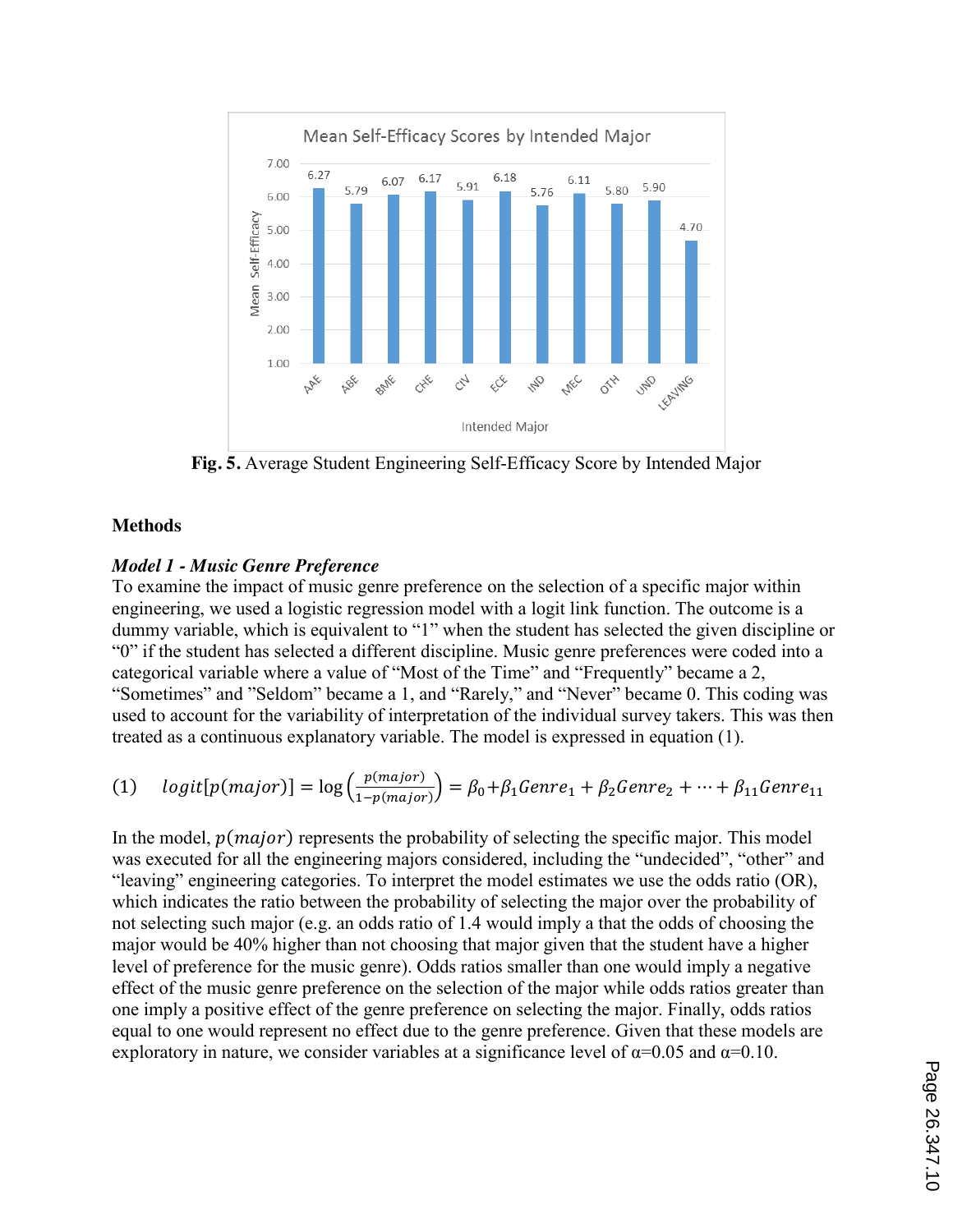#### *Model 2 - Self-Efficacy*

Each component of the LAESE subscales was also analyzed using its original scale from 1 to 7. While the LAESE has been validated to work as an instrument for measuring total engineering self-efficacy and that the questions are independent of each other, the test does not tell us if there is particular question that is more closely related to one engineering major or another. To test for this potential relationship, another model of logistic regression was applied using the individual responses of the LAESE questions as the predictor variables.

(2) 
$$
logit[p(major)] = \beta_0 + \beta_1 SE_1 + \beta_2 SE_2 + \dots + \beta_{11} SE_{11}
$$

# *Full Model: Music Genre Preference and Self-Efficacy*

To form a more comprehensive understanding of the data collected, a full model using music genre preference and self-efficacy were included as predictor variables for estimating the probability of selecting a given engineering major. The mean self-efficacy calculated is the only measurement used for this trait.

(3)  $logit[p(major)] = \beta_0 + \beta_1 Genre_1 + \beta_2 Genre_2 + \cdots + \beta_{11} Genre_{11} + \beta_{12} MeanSE$ 

All models were executed in SAS, using the logistic procedure with a logit link function. Acknowledging that the resulting estimates could be biased due to the small number of favorable cases in each model, we also used the exact method of Firth logistic regression which uses penalized likelihood estimation. This execution did not show any significant differences in the estimates. Full OR estimates are presented in the Appendices accompanied with some indicators of model quality. We included the p-values of the Hosmer-Lemeshow goodness of fit test, which indicate better models with higher p-values. We report the proportion of favorable and unfavorable cases for each model. Finally, we present the R-square value for each model. The following section only present a summary of the significant effects at the 0.05 and 0.10 level, and their possible interpretations.

# **Results**

# *Model 1 - Music Genre Preference*

Model 1 was executed for each intended major to explore any possible relationship between music preferences and the probability of selecting such major. Table 3 summarizes the positive and negative effects identified in the different models; empty values represent absence of significant effects. Detailed values of the effects for all models can be found in Appendix 2. Majors with the higher number of effects were AAE and ECE. For AAE students liking rock and classical showed a higher probability of selecting the major, while students liking country, jazz or religious music showed lower probability of selecting the major. In the case of ECE, students liking soundtracks showed higher probability of selecting the major while liking alternative, country or religious had lower probabilities of selecting the major. ABE and MEC showed only one significant positive effect; in the case of ABE, liking country music increased the probabilities of selecting it, while liking rap/hip-hop music increased the probabilities of selecting MEC. Alternative and pop genre showed a positive effect in the selection of other and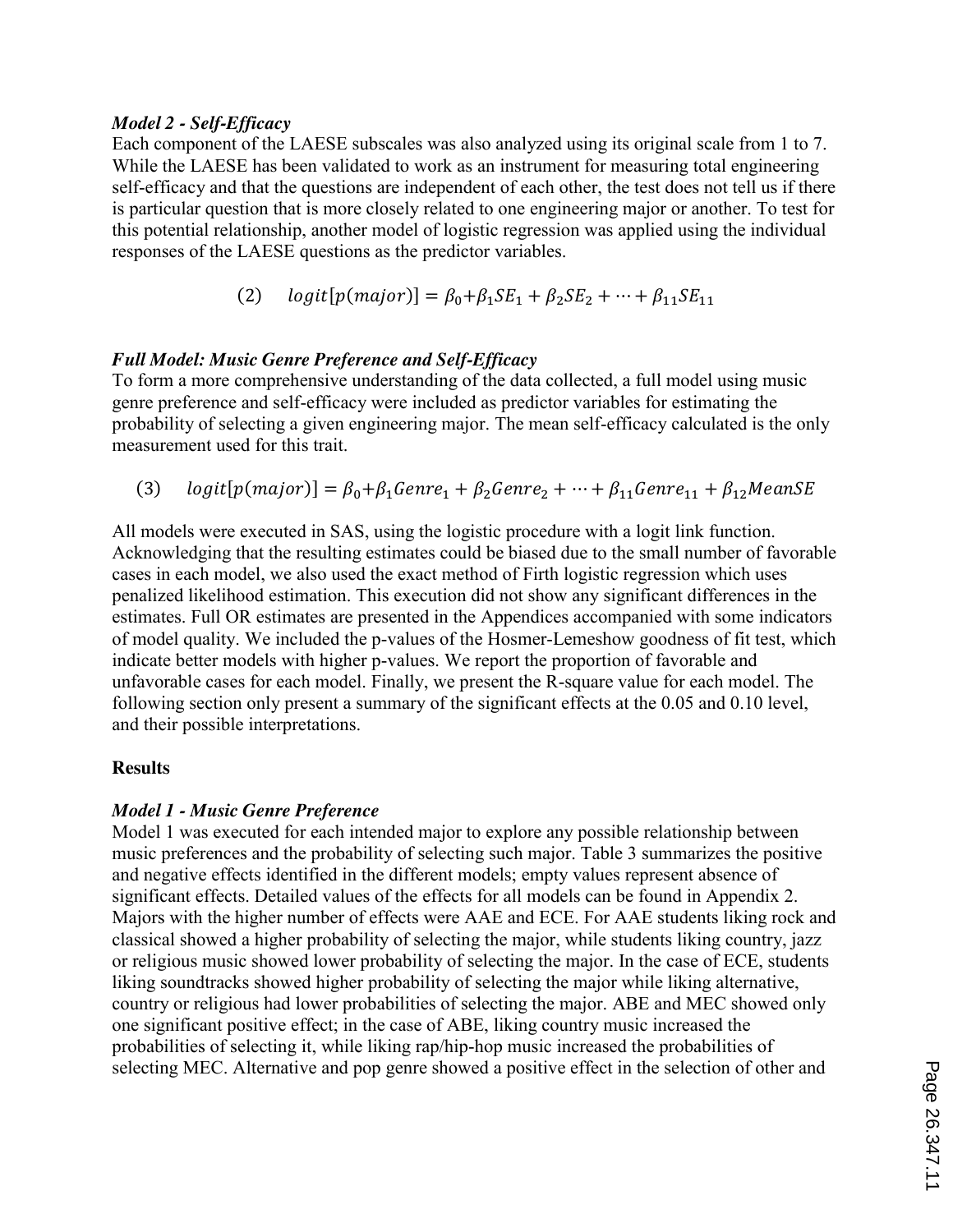undecided classes respectively. Similarly, religious music showed an association with higher probability of leaving engineering.

|                |                                                                                                                | Genres                                 |  |  |  |  |  |
|----------------|----------------------------------------------------------------------------------------------------------------|----------------------------------------|--|--|--|--|--|
| Major          | Positive Effects                                                                                               | <b>Negative Effects</b>                |  |  |  |  |  |
| AAE            | <b>Rock, Classical</b>                                                                                         | Country, Religious, Jazz               |  |  |  |  |  |
| <b>ABE</b>     | Country                                                                                                        |                                        |  |  |  |  |  |
| <b>BME</b>     |                                                                                                                | Dance                                  |  |  |  |  |  |
| <b>CHE</b>     |                                                                                                                |                                        |  |  |  |  |  |
| <b>CIV</b>     | Folk                                                                                                           |                                        |  |  |  |  |  |
| ECE            | <i>Soundtracks</i>                                                                                             | <b>Alternative, Country, Religious</b> |  |  |  |  |  |
| <b>IND</b>     | <b>Religious, Soundtracks</b>                                                                                  | Rock                                   |  |  |  |  |  |
| <b>MEC</b>     | Rap                                                                                                            |                                        |  |  |  |  |  |
| <b>OTH</b>     | <b>Alternative</b>                                                                                             | <b>Dance</b>                           |  |  |  |  |  |
| UND            | Pop                                                                                                            | Soundtracks                            |  |  |  |  |  |
| <b>LEAVING</b> | <b>Religious</b>                                                                                               | Country, Soundtracks                   |  |  |  |  |  |
|                | $\text{Rad} = \text{Simplifyant at } 0.05 \text{ level}$ $Italics = \text{Simplifyant at } 0.10 \text{ level}$ |                                        |  |  |  |  |  |

**Table 3.** Significant effects of music genre preference on major choice (Model 1).

**Significant at 0.05 level:** *Italics* = Significant at 0.10 level

# *Model 2 - Self-Efficacy*

This model explored the different elements of the LAESE scale of self-efficacy as predictors of the proclivity of the students to select a specific major. In this case, the interpretation of a positive effect would be as follows: having a higher level of self-efficacy in the factor/variable would increase the probability of selecting the given major, while a negative effect would imply that a higher level of this element of self-efficacy would decrease the probability of selecting the major. The latter could also be interpreted as an effect favoring the selection of other majors over the major being analyzed. The summary of the significant effects is shown in Table 4 and the exact dimension of all the effects can be found in Appendix 3.

The confidence on completing the chemistry requirements for engineering (SE7:ChemReqs) has a positive effect on the probability of selecting CHE, while it decreases the probability of selecting ECE or MEC. Confidence on succeeding in the engineering curriculum without giving up in extra-curricular activities (SE2: ExtraCurr) had a positive effect on the probability of selecting Industrial engineering while it decreases the probability of leaving engineering. Higher levels of confidence on completing the physics requirements (SE6:PhysReqs) are positively related to higher probabilities of selecting AAE and MEC and with lower probabilities of selecting CHE and IND. Confidence on succeeding in the engineering curriculum (SE1:Engr) is positively related to ABE, BME but also with leaving, and negatively related to IND and undecided.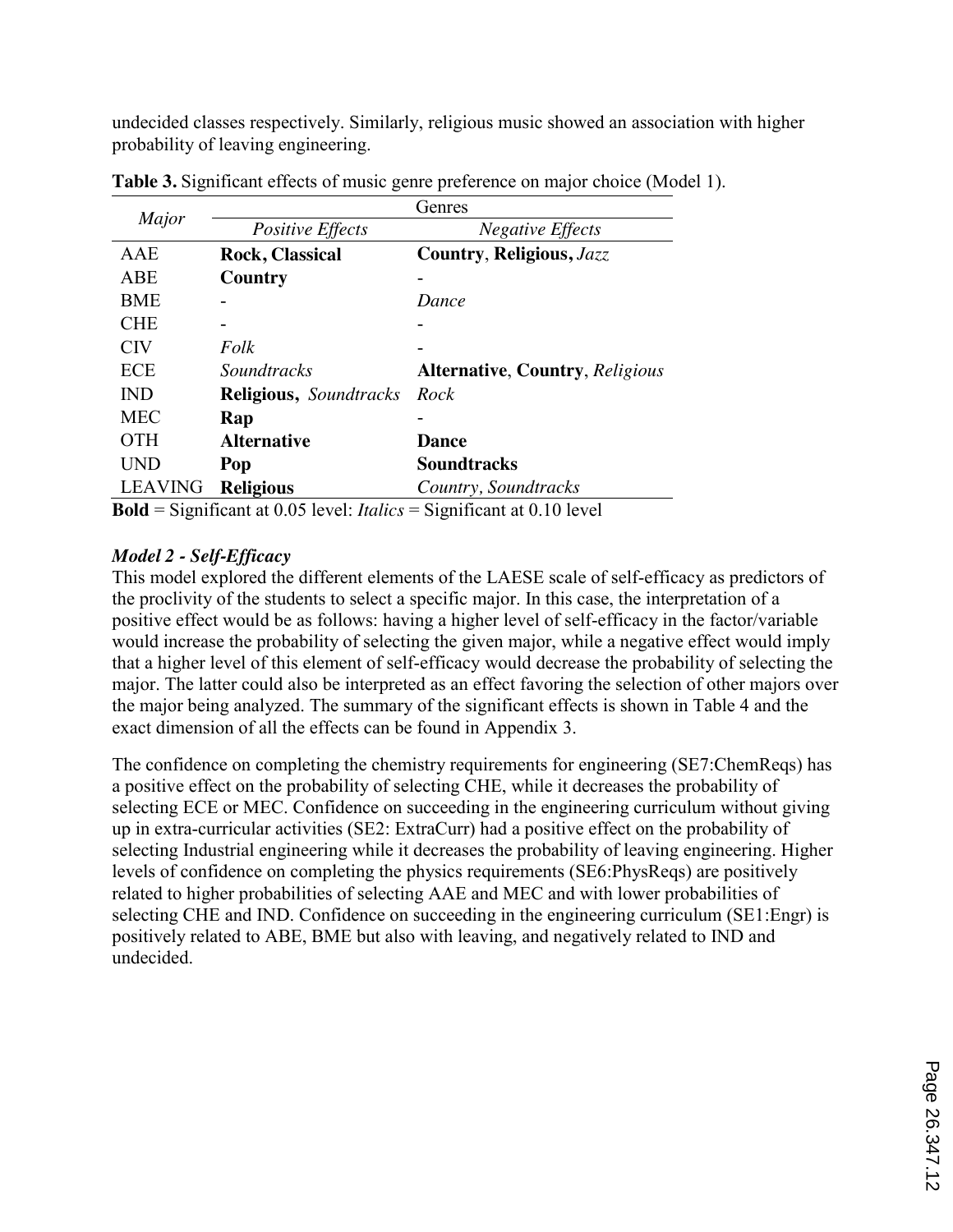|                | Self-Efficacy measures      |                                                 |  |  |  |  |  |  |  |
|----------------|-----------------------------|-------------------------------------------------|--|--|--|--|--|--|--|
| Major          | <b>Positive Effects</b>     | <b>Negative Effects</b>                         |  |  |  |  |  |  |  |
| AAE            | SE6: PhysReqs,<br>SE11:Stay | <b>SE5:MathRegs</b>                             |  |  |  |  |  |  |  |
| ABE            | SE1:Engr                    | SE9:CurrentYear                                 |  |  |  |  |  |  |  |
| <b>BME</b>     | SE1:Engr                    |                                                 |  |  |  |  |  |  |  |
| <b>CHE</b>     | <b>SE7:ChemReqs</b>         | <b>SE6:PhysReqs</b>                             |  |  |  |  |  |  |  |
| <b>CIV</b>     |                             |                                                 |  |  |  |  |  |  |  |
| <b>ECE</b>     |                             | SE7:ChemReqs,<br><b>SE9:CurrentYear</b>         |  |  |  |  |  |  |  |
| <b>IND</b>     | <b>SE2:ExtraCurr</b>        | <b>SE1: Engr, SE6: PhysReqs</b>                 |  |  |  |  |  |  |  |
| <b>MEC</b>     | SE6:PhysReqs                | <b>SE7:ChemReqs</b>                             |  |  |  |  |  |  |  |
| <b>OTH</b>     | <b>SE4:Math</b>             | SE5:MathReqs, SE8:Excel,<br><b>SE10:AnyEngr</b> |  |  |  |  |  |  |  |
| <b>UND</b>     |                             | SE1: Engr, SE10: Any Engr                       |  |  |  |  |  |  |  |
| <b>LEAVING</b> | <b>SE1:Engr</b>             | SE2: ExtraCurr, SE11: Stay                      |  |  |  |  |  |  |  |

**Table 4.** Significant effects of self-efficacy measures on major choice (Model 2).

**Bold** = Significant at 0.05 level: *Italics* = Significant at 0.10 level

### *Full Model: Music Genre Preference and Self-Efficacy*

When considering the mean self-efficacy level of students together with students' music preferences, the models show the same effects presented for music genres. Self-Efficacy was significant as a positive effect for the selection of some majors and a negative effect for the selection of other majors. There was a positive effect of mean self-efficacy for AAE, CHE, ECE and MEC, i.e. higher levels of mean self-efficacy were related to higher probabilities of selecting these majors. On the other hand, there was a negative effect of mean self-efficacy for ABE, IND, OTH, UND and leaving, i.e. higher levels of mean self-efficacy were related to lower probabilities of selecting these groups.

|            | Music Genres and Self-Efficacy            |                                           |  |  |  |  |  |  |  |  |
|------------|-------------------------------------------|-------------------------------------------|--|--|--|--|--|--|--|--|
| Major      | <b>Positive Effects</b>                   | <b>Negative Effects</b>                   |  |  |  |  |  |  |  |  |
| AAE        | Rock, Classical, Self-<br><b>Efficacy</b> | Country, Jazz,<br>Religious               |  |  |  |  |  |  |  |  |
| <b>ABE</b> | Country                                   | Self-Efficacy                             |  |  |  |  |  |  |  |  |
| <b>BME</b> |                                           | Dance                                     |  |  |  |  |  |  |  |  |
| <b>CHE</b> | <b>Self-Efficacy</b>                      | Soundtracks, Folk                         |  |  |  |  |  |  |  |  |
| <b>CIV</b> | Folk                                      |                                           |  |  |  |  |  |  |  |  |
| <b>ECE</b> | <b>Self-Efficacy</b>                      | <b>Alternative, Country,</b><br>Religious |  |  |  |  |  |  |  |  |
| IND        | <b>Religious</b>                          | <b>Rock, Self-Efficacy</b>                |  |  |  |  |  |  |  |  |

**Table 5.** Significant effects identified in the Full Model.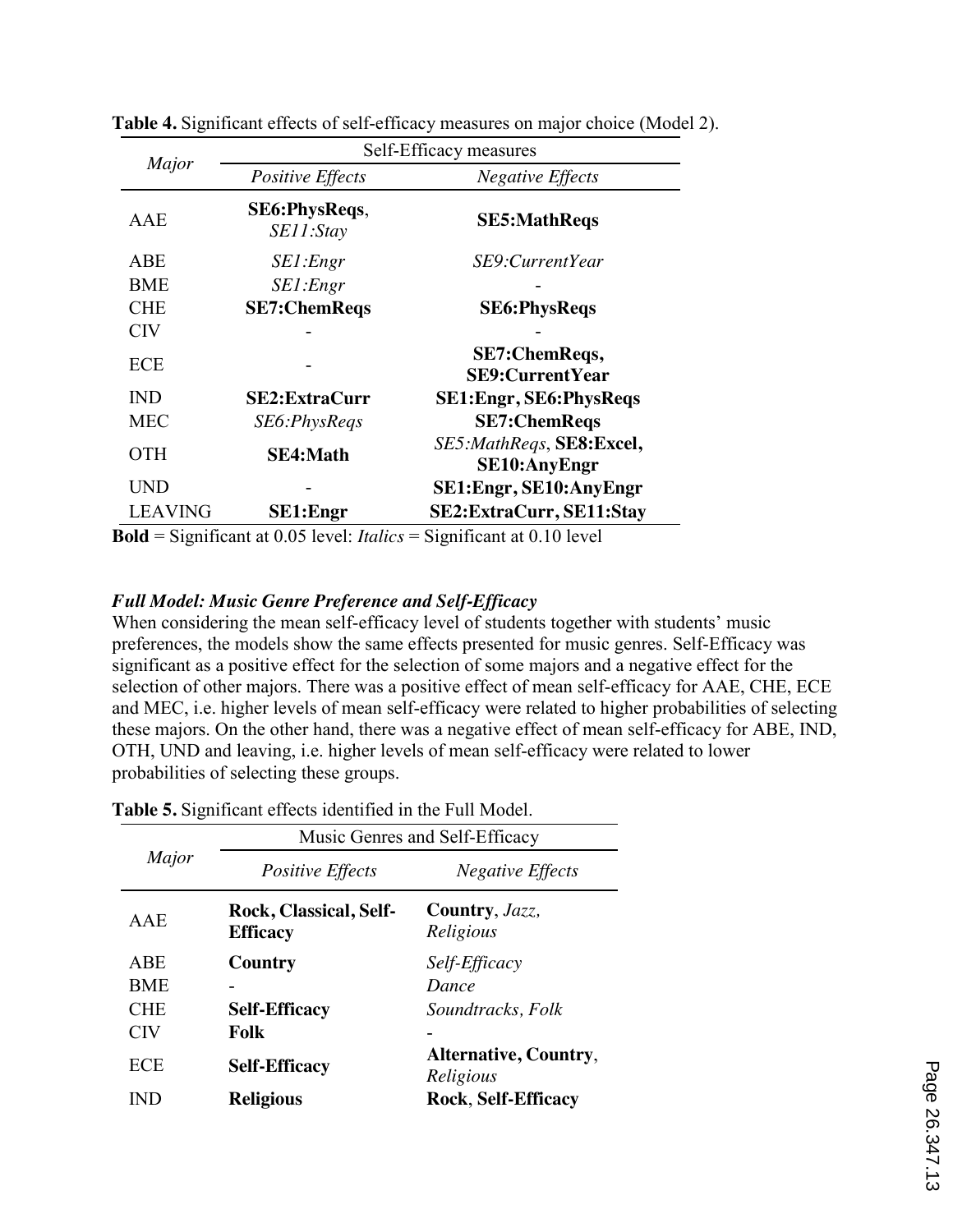| <b>MEC</b>        | Rap, Self-Efficacy |                                               |
|-------------------|--------------------|-----------------------------------------------|
| <b>OTH</b>        | <b>Alternative</b> | <i>Rock</i> , Dance, Self-<br><b>Efficacy</b> |
| <b>IND</b>        | <i>Alternative</i> | Soundtracks, Self-<br><b>Efficacy</b>         |
| LEAVING Religious |                    | <b>Self-Efficacy</b>                          |

**Bold** = Significant at 0.05 level: *Italics* = Significant at 0.10 level

Based on the Hosmer-Lemeshow goodness of fit tests, the full model incorporating both selfefficacy and music genre preference measures provided the best representation of the data.

#### **Discussion**

We found that engineering students in their first year of study listened to music in a variety of contexts. Students listened to music most consistently while exercising, commuting, and relaxing. Engineering students showed preferences for a wide variety of musical genres. The most popular appear to be rock, alternative, rap, dance, and pop music. The students, in general, are less likely to indicate folk and religious music as high preferences. Importantly, many students indicated listening to music frequently and most of the time while studying. Since working in teams and completing projects constitute a significant portion of engineering education, the types of music different students listen to may have implications for group dynamics if this listening behavior carries into the group setting.

We examined whether there are patterns and associations between music preference and major choice. The greatest proportion of students showed interest in majoring in mechanical engineering, followed by electrical and computer and chemical engineering. The logistic regression analyses revealed several interesting points. From the models showing appropriate levels of quality, it was shown that there was a positive relationship between liking rock and classical music and choosing Aeronautical and Astronautical engineering. Students who preferred country music were more likely to be interested in Agricultural and Biological Engineering. This result may be consistent with previous music industry studies on music fan demographics that show an above average rate of country music fans living and working in rural environments<sup>33</sup>. There was a positive effect of liking Rap/Hip-Hop with selecting Mechanical engineering. There was some evidence of a relationship between preferences for religious music and a higher probability to consider transferring out of engineering at the end of the semester.

First-year students in some groups of majors displayed similar levels of self-efficacy. AAE, ECE, CHE, MEC and BME showed higher means self-efficacy than most of the second group of majors comprised by CIV, ABE, IND, UTH and UND. Perhaps not surprisingly, chemical engineers exhibited a large amount of confidence in their chemistry abilities and this effect was statistically significant in the logistic regression model (Table 4). Students who indicated they were planning to leave engineering at the end of the semester exhibited lower levels of engineering self-efficacy. Aeronautical and Astronautical Engineers possessed the highest overall levels of self-efficacy, followed by Electrical and Computer Engineers, Chemical Engineers and Mechanical Engineers.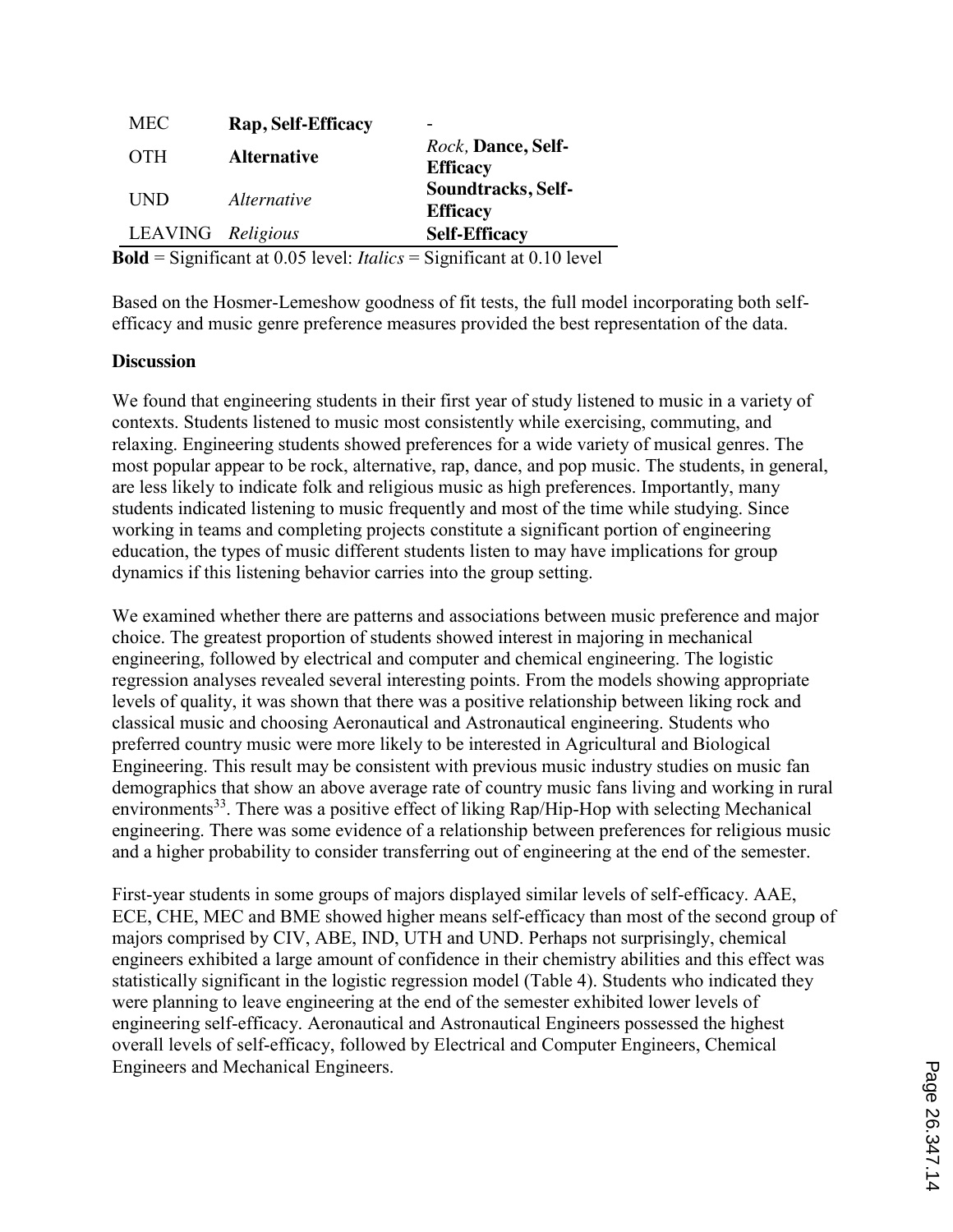There are, however, limitations associated with the quality of the models as suggested by the goodness of fit tests. Although the full model including both self-efficacy and music genre factors provided improved measures, additional variables and student characteristics could be included to explain the variability in the data more accurately. For example, including student demographic characteristics, such as gender and race/ethnicity, would provide a more comprehensive model. Nevertheless, this was a first approach to the analysis and exploration of the relationship between music preferences and major choice in engineering. These findings can help inform future examinations about the potential connections between student taste and preferences and their engineering discipline choices.

### **Conclusions and Future Work**

The associations between music preference and major choice identified in the logistic regression results suggest that there is grouping or sorting among students consistent with the theoretical framework from Rentfrow and Gostling's (2013) research. We will continue to explore these relationships in the context of a variety of measures that we have also collected (demographic factors, work style preferences, pre-college activities and factors, etc.) to determine whether music preference mediates or can be a proxy for factors that influence major choice. Chief among our objectives is to determine whether music can be applied as a measure for diversity of taste and experience and how music preference interacts with other factors. While previous research have examined demographic and student academic characteristics, social influences (such as peers, family, etc.), psychosocial factors (self-efficacy, sense of belonging, etc.), and culture and academic environment, we explore another potential pathway to contribute to further understanding the complexities surrounding student major choice within engineering.

We examined the prevalence of music in students' lives measuring how much and when they listen to music, the types of music they listen to, and whether there are patterns associated with music preference and engineering major choice. The relationship discovered here presents many opportunities for future studies. The relationships found between musical preference and major choice suggest, based on theories of personality and social grouping, that students may tend sort with students with similar tastes/preferences. Research findings will help to shed light on the diversity of engineering students, beyond more visible demographic factors, and how diversity in taste and musical preference may influence the composition of students in the different engineering disciplines. With the nation's call for more diverse engineering professionals, engaging music preference may provide a unique approach to broadening participation in engineering.

#### **Acknowledgments**

The authors thank Stephen Hoffmann for assistance with this project, the survey respondents for their participation, and the members of the SPHERE Lab for helpful discussions.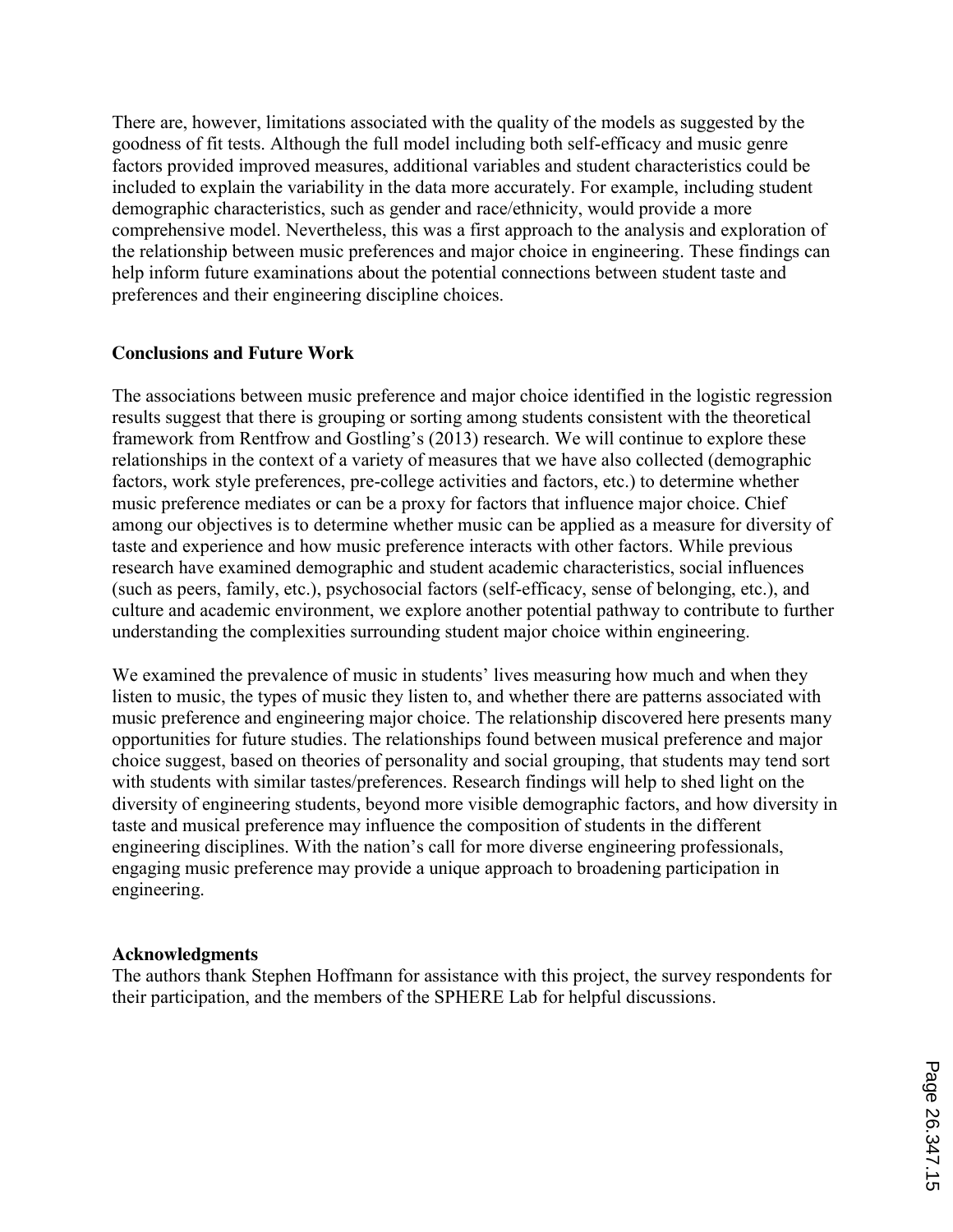#### **References**

 $\overline{\phantom{a}}$ 

<sup>1</sup>Scott-Lennox, Jane A, Blau, Judith R, Reid, Helen M (1993). "Cultural supply, demand and funding: A framework for the measurement of cultural indicators." *Poetics* 21: 481-498.

2 Hackett, G. (Director) (2013, February 1). Social Cognitive Career Theory of Career Choice. Lecture conducted from University Missouri Kansas City,

3 Leuwerke, W., Robbins, S., Sawyer, R., & Hovland, M. (2004). Predicting Engineering Major Status From Mathematics Achievement and Interest Congruence. *Journal of Career Assessment, 12*(135).

- 4 Zafar, B. (2013). College major choice and the gender gap. *Journal of Human Resources*, *48*(3), 545-595.
- 5 Mann, A., & Diprete, T. A. (2013). Trends in gender segregation in the choice of science and engineering majors. *Social science research*, *42*(6), 1519-1541.
- 6 Keshishian, F., Brocavich, J. M., Boone, R. T., & Pal, S. (2010). Motivating Factors Influencing College Students' Choice of Academic Major. *American journal of pharmaceutical education*, *74*(3).
- 7 Concannon, James P and Barrow, Lloyd H. **"**A Cross-Sectional Study of Engineering Students' Self-Efficacy by Gender, Ethnicity, Year, and Transfer Status**."** *Journal of Science Education and Technology* Vol. 18, No. 2  $(APRIL 2009)$ : 163-172. Published by: Springer
- <sup>8</sup>Betz, N. E., and Hackett, G. (1981). "The relationship of career-related self-efficacy expectations to perceived career options in college women and men." *Journal of Counseling & Psychology* Vol 28: 399-410
- 9 Concannon, James P and Barrow, Lloyd H. **"**A Cross-Sectional Study of Engineering Students' Self-Efficacy by Gender, Ethnicity, Year, and Transfer Status**."** *Journal of Science Education and Technology* Vol. 18, No. 2 (APRIL 2009): 163-172. Published by: Springer<br><sup>10</sup> Arcidiacono, P. (2004). Ability sorting and the returns to college major. *Journal of Econometrics*, *121*(1), 343-
- 375.
- $<sup>11</sup>$  Adelman, C. (1998). Women and Men of the Engineering Path: A Model for Analyses of Undergraduate Careers.</sup> U.S. Department of Education Monograph
- <sup>12</sup> Johnson, M.J. & Sheppard, S.D. (2004). Relationships between engineering student and faculty demographics and stakeholders working to affect change. *Journal of Engineering Education, 92(2)*, 137-151
- 13Ngambeki, I. (2012). Dissertation: *Finding a place in engineering: Examining students' choice of engineering discipline.*

<sup>14</sup> Walden, S.E. and Foor, C. (2008) "What's to keep you from dropping out?" Student Immigration into and within Engineering. Journal of Engineering Education, 97: 191-205.

<sup>15</sup> Lord, S.M, Layton, R.A, Ohland, M.W. (2011). "Trajectories of Electrical Engineering and Computer Engineering Students by Race and Gender." *IEEE Transactions* Vol: 54 no 4.

- <sup>16</sup>Rentfrow, Peter J., and Samuel D. Gosling. "Do Re Mi's of Everyday Life: The Structure and Personality Correlates of Music Preferences." *Journal of Personality and Social Psychology* Vol. 84, No. 6 (2003): 1236- 1256.
- 17Rentfrow, Peter J., Jennifer A. McDonald, and Julian A. Oldmeadow. (2009) "You Are What You Listen To: Young People's Stereotypes about Music Fans." *Group Processes and Intergroup Relations* Vol 12, no. 3: 329- 344.
- 18Pearson, Jodi L., and Stephen J. Dollinger. "Music preference correlates of Jungian types." *Personality and Individual Differences* Vol 36, no. 5 (April 2004): 1005-1008.
- 19Kristen, Susanne, and Mark Shevy. "A comparison of German and American listener's extra musical assocaitions with popular music genres." *Psychology of Music* Vol 41, no. 6 (2013): 764-778.
- 20Boer, Diana, Ronald Fischer, Micha Strack, Michael H. Bond, Eva Lo, and Jason Lam. "How Shared Preferences in Music Create Bonds Between People: Values as the Missing Link." *Personality and Social Psychology Bulletin* Vol 37, no. 9 (2011): 1159-1171.
- 21Carpentier, F., Knobloch, S., & Zillmann, D. (2003). Rock, rap, and rebellion: Comparisons of traits predicting selective exposure to defiant music. *Personality and Individual Differences,35*, 1643-1655.
- <sup>22</sup>Richard Yalch Eric Spangenberg, (1990),"Effects of Store Music on Shopping Behavior", Journal of Services Marketing, Vol. 4 Iss 1 pp. 31– 39. 23Clayton, M., Herbert, Trevor, & Middleton, Richard. (2003). *The cultural study of music : <sup>A</sup> critical introduction*.
- New York: Routledge.
- 24Peter J. Rentfrow and Samuel D. Gosling. "Message in a Ballad: The Role of Music Preferences in Interpersonal Perception." *Psychological Science.* Vol. 17, No. 3 (Mar., 2006) , pp. 236-242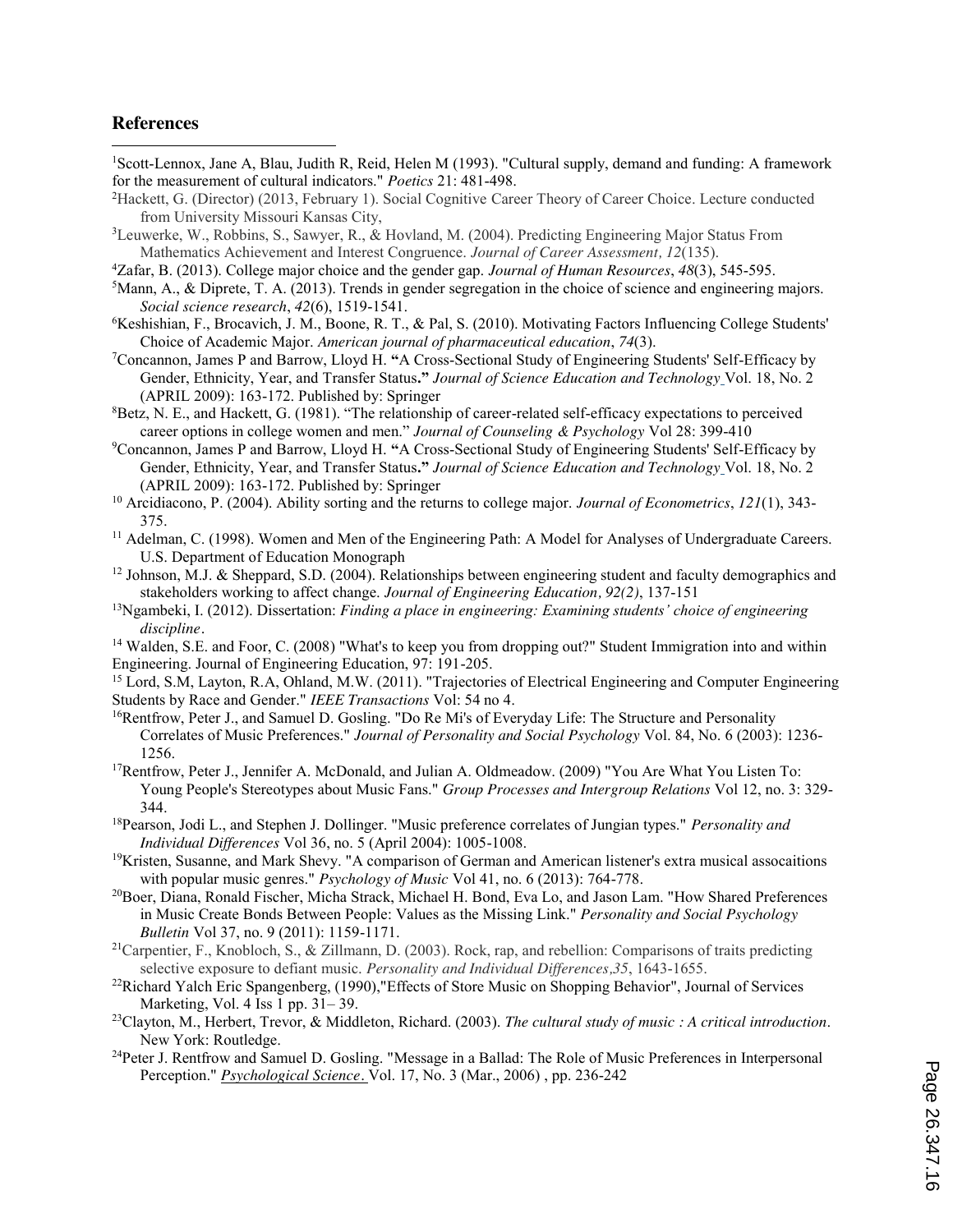<sup>25</sup>Godfrey, E. (2014). Understanding disciplinary cultures: The first step to cultural change. In Johri, A. & Olds, B. (eds.) *Cambridge Handbook of Engineering Education Research*. Cambridge University Press, New York, NY

 $\overline{\phantom{a}}$ 

- <sup>26</sup> Lent, R.W., Sheu, H., Singley, D., Schmidt, J.A., Schmidt, L.C. & Closter, C.S. (2008). Longitudinal relations of self-efficacy to outcome expectations, interest, and major choice goals in engineering students. Journal of Vocational Behavior, 73(2): 3238-335.
- <sup>27</sup>Bandura, A. (1989). Social cognitive theory. In R. Vasta (Ed.), Annals of Child Development Vol. 6: Six theories of Child Development (pp. 1-60). Greenwich, CT: JAI Press.
- 28Lent, R. W., & Hackett, G. (1987). Career self-efficacy: Empirical status and future directions. *Journal of Vocational Behavior, 30*, 347-382.
- 29Hackett, G. (Director) (2013, February 1). Social Cognitive Career Theory of Career Choice . Lecture conducted from University Missouri Kansas City.
- <sup>30</sup> Lent, R. W., Brown, S.D. & Hackett, G. (1994). Toward a unified social cognitive theory of career/academic interest, choice, and performance. *Journal of Vocational Behavior*, *45*, 79-122.
- $31$  Marra R., Bogue B. (2006) "Women engineering students self efficacy: a longitudinal multi-institution study." Proceedings of the 2006 women in engineering programs and advocates network conferences, Pittsburgh.
- <sup>32</sup> Concannon, J. P., & Barrow, L. H. (2009). "A cross-sectional study of engineering students' self-efficacy by gender, ethnicity, year, and transfer status." *Journal of Science Education and Technology*, 18(2), 163-172.
- <sup>33</sup> Backer, Patricia R., Halualani, Rona T. "Impact of Self-efficacy on Interest and Choice in Engineering Study and Careers for Undergraduate Women Engineering Students." American Society for Engineering Education Annual Conference: 2012. San Antonio.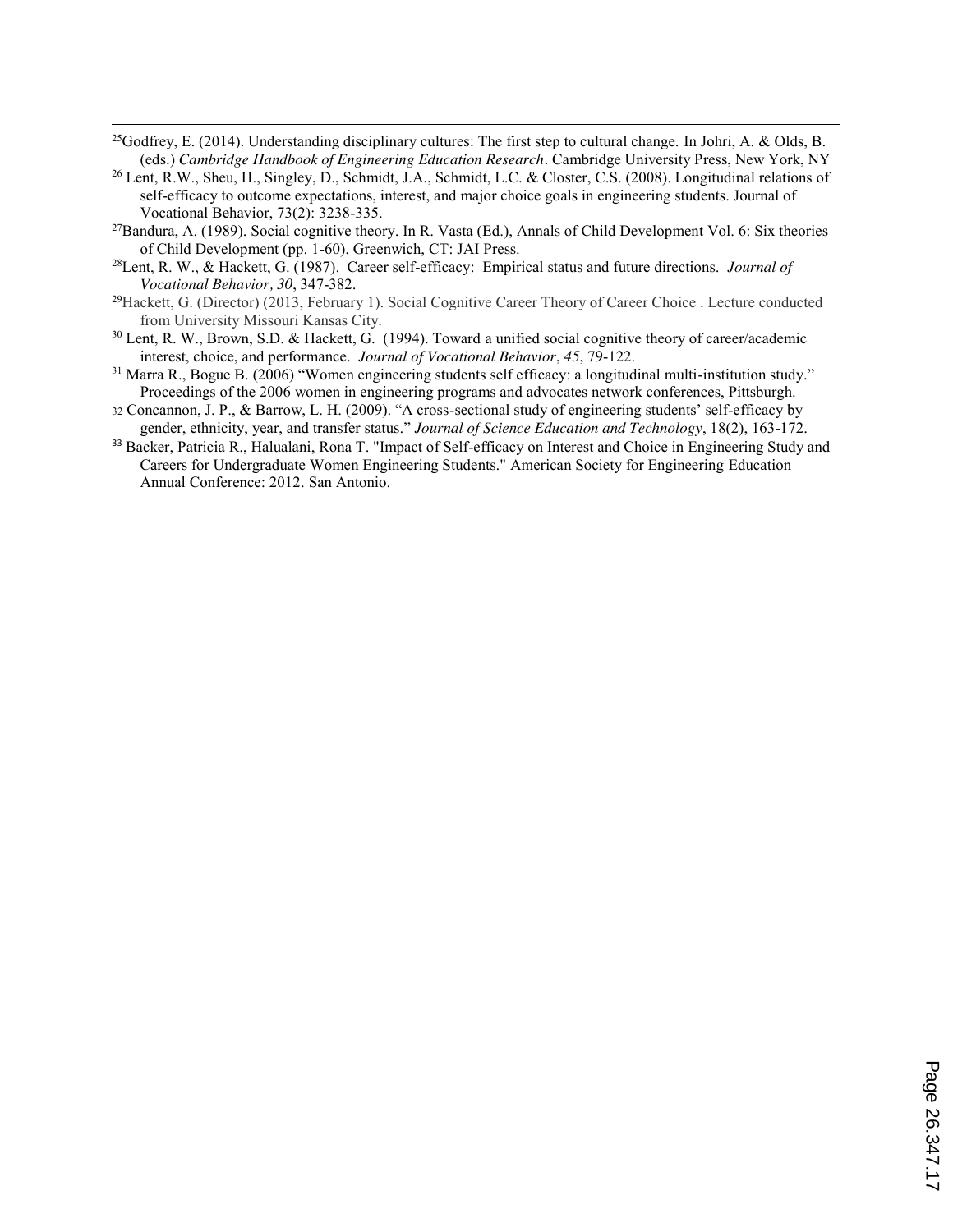# **Appendices**

 $\overline{\phantom{a}}$ 

| Self-Efficacy<br>Element             |      | AAE       |                  | ABE       |                  | <b>BME</b> |      | <b>CHE</b>     | <b>CIV</b> |           |                  | <b>ECE</b> |  |
|--------------------------------------|------|-----------|------------------|-----------|------------------|------------|------|----------------|------------|-----------|------------------|------------|--|
|                                      | M    | <b>SD</b> | $\boldsymbol{M}$ | <b>SD</b> | $\boldsymbol{M}$ | <b>SD</b>  | M    | SD <sub></sub> | M          | <b>SD</b> | $\boldsymbol{M}$ | SD         |  |
| SE <sub>1</sub>                      | 6.41 | 0.69      | 6.14             | 0.70      | 6.34             | 0.80       | 6.32 | 0.79           | 6.06       | 0.83      | 6.29             | 0.79       |  |
| SE <sub>2</sub>                      | 5.95 | 1.11      | 5.18             | 1.74      | 5.64             | 1.36       | 5.70 | 1.34           | 5.53       | 1.21      | 5.74             | 1.36       |  |
| SE <sub>3</sub>                      | 6.23 | 0.92      | 5.33             | 1.19      | 5.58             | 1.13       | 5.63 | 1.28           | 5.56       | 1.04      | 6.09             | 0.94       |  |
| SE <sub>4</sub>                      | 6.24 | 0.91      | 5.61             | 1.06      | 5.96             | 0.95       | 6.09 | 0.85           | 5.83       | 1.09      | 6.27             | 0.88       |  |
| SE <sub>5</sub>                      | 6.40 | 0.83      | 5.87             | 0.98      | 6.30             | 0.81       | 6.36 | 0.90           | 6.11       | 0.92      | 6.45             | 0.74       |  |
| SE <sub>6</sub>                      | 6.39 | 0.80      | 5.67             | 1.17      | 5.89             | 0.95       | 5.92 | 1.11           | 5.79       | 0.97      | 6.29             | 0.81       |  |
| SE7                                  | 6.08 | 1.04      | 5.91             | 0.98      | 6.21             | 1.07       | 6.54 | 0.66           | 5.94       | 0.96      | 5.95             | 1.11       |  |
| SE <sub>8</sub>                      | 6.11 | 1.03      | 5.43             | 1.42      | 6.08             | 1.04       | 6.16 | 0.89           | 5.83       | 1.10      | 6.11             | 0.93       |  |
| SE <sub>9</sub>                      | 6.33 | 0.80      | 5.61             | 1.11      | 6.14             | 1.06       | 6.31 | 0.79           | 5.92       | 0.94      | 6.12             | 0.95       |  |
| <b>SE10</b>                          | 6.01 | 1.43      | 5.70             | 1.43      | 5.93             | 1.25       | 6.04 | 1.20           | 5.60       | 1.41      | 5.88             | 1.35       |  |
| <b>SE11</b>                          | 6.68 | 0.61      | 6.37             | 1.06      | 6.58             | 0.69       | 6.58 | 0.73           | 6.45       | 0.76      | 6.56             | 0.74       |  |
| <b>Mean Self-</b><br><b>Efficacy</b> | 6.27 | 0.65      | 5.79             | 0.69      | 6.07             | 0.71       | 6.17 | 0.62           | 5.91       | 0.69      | 6.18             | 0.68       |  |

**Appendix 1. Summary Statistics of Engineering Self-Efficacy Responses by Intended Major**

|                                      | IND  |      |      | <b>MEC</b> |  | <b>OTH</b> |      |  | <b>UND</b> |      |      | <b>LEAVING</b> |
|--------------------------------------|------|------|------|------------|--|------------|------|--|------------|------|------|----------------|
| Self-Efficacy<br>Element             | M    | SD   | M    | SD         |  | M          | SD   |  | M          | SD   | M    | SD             |
| SE <sub>1</sub>                      | 5.89 | 0.89 | 6.26 | 0.77       |  | 6.01       | 0.95 |  | 5.99       | 0.81 | 5.26 | 1.63           |
| SE <sub>2</sub>                      | 5.67 | 1.19 | 5.74 | 1.22       |  | 5.42       | 1.42 |  | 5.48       | 1.21 | 4.35 | 1.72           |
| SE <sub>3</sub>                      | 5.51 | 1.16 | 5.98 | 1.00       |  | 5.56       | 1.23 |  | 5.57       | 1.12 | 4.90 | 1.37           |
| SE <sub>4</sub>                      | 5.73 | 1.10 | 6.06 | 0.96       |  | 5.86       | 1.01 |  | 5.83       | 1.00 | 5.23 | 1.75           |
| SE <sub>5</sub>                      | 5.97 | 1.03 | 6.29 | 0.87       |  | 5.97       | 1.05 |  | 6.16       | 0.77 | 5.10 | 1.83           |
| SE <sub>6</sub>                      | 5.63 | 1.10 | 6.19 | 0.81       |  | 5.76       | 1.09 |  | 5.91       | 0.91 | 4.63 | 1.52           |
| SE7                                  | 5.72 | 1.11 | 5.97 | 1.03       |  | 5.83       | 1.10 |  | 5.94       | 0.95 | 5.00 | 1.80           |
| SE8                                  | 5.62 | 1.20 | 6.03 | 0.98       |  | 5.52       | 1.24 |  | 5.79       | 1.11 | 4.72 | 1.81           |
| SE <sub>9</sub>                      | 5.82 | 1.02 | 6.14 | 0.92       |  | 5.75       | 1.16 |  | 5.92       | 1.01 | 5.10 | 1.58           |
| <b>SE10</b>                          | 5.46 | 1.31 | 5.84 | 1.25       |  | 5.27       | 1.53 |  | 5.36       | 1.57 | 4.77 | 1.92           |
| <b>SE11</b>                          | 6.30 | 0.86 | 6.53 | 0.71       |  | 6.34       | 0.91 |  | 6.42       | 0.76 | 2.14 | 1.60           |
| <b>Mean Self-</b><br><b>Efficacy</b> | 5.76 | 0.87 | 6.11 | 0.67       |  | 5.80       | 0.87 |  | 5.90       | 0.67 | 4.70 | 1.47           |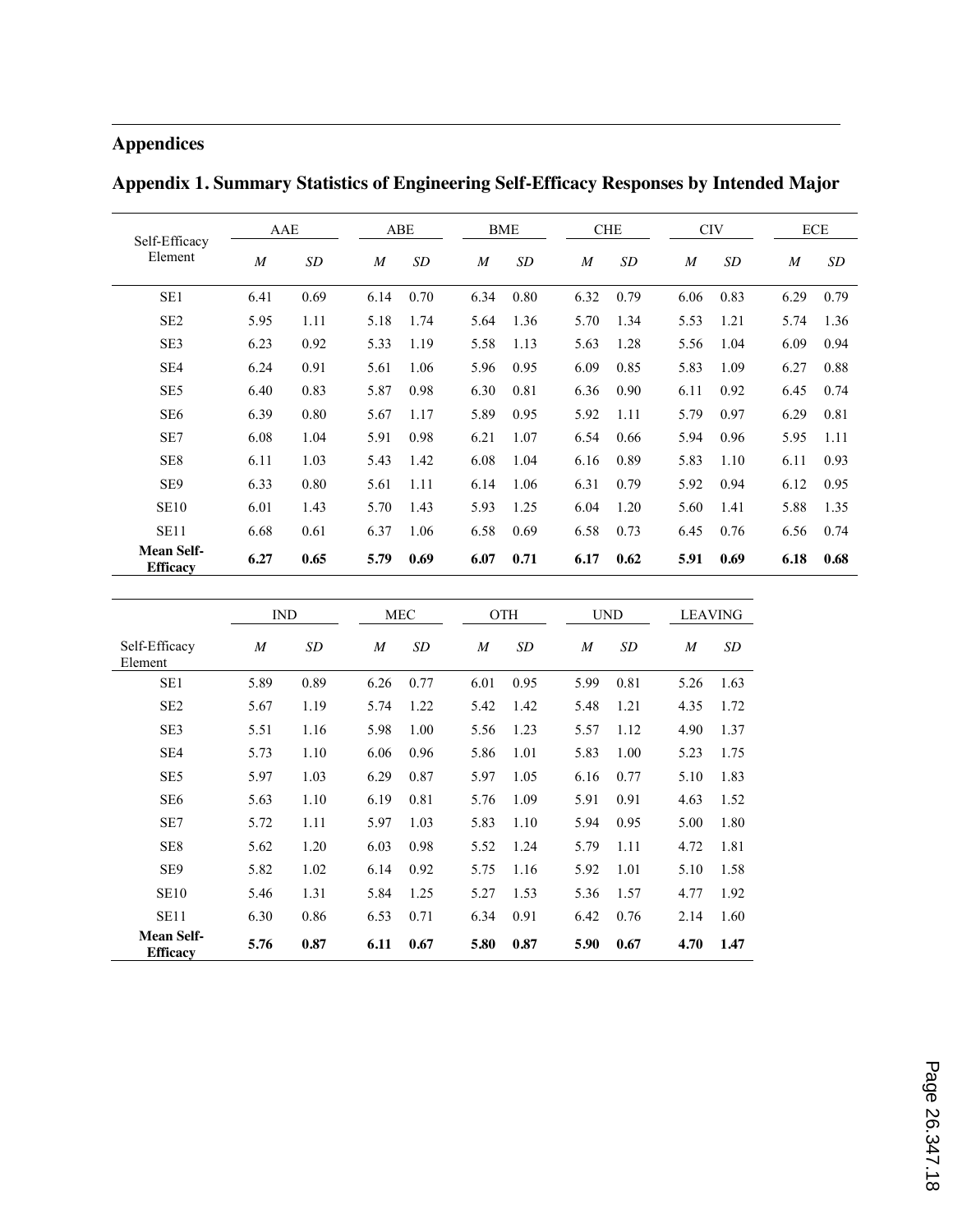| Music Genre                    |      | AAE        |           | ABE        |           | <b>BME</b> |           | <b>CHE</b> |           | <b>CIV</b> |           | ECE        |  |
|--------------------------------|------|------------|-----------|------------|-----------|------------|-----------|------------|-----------|------------|-----------|------------|--|
|                                | 0R   | 95% CI     | <b>OR</b> | 95% CI     | <b>OR</b> | 95% CI     | <b>OR</b> | 95% CI     | <b>OR</b> | 95% CI     | <b>OR</b> | 95% CI     |  |
| Rock                           | 1.72 | [1.2, 2.3] | 0.80      | [0.5, 1.2] | 1.02      | [0.6, 1.4] | 0.85      | [0.6, 1.1] | 0.95      | [0.6, 1.3] | 0.90      | [0.7, 1.1] |  |
| Alternative                    | 1.02 | [0.7, 1.3] | 1.01      | [0.6, 1.6] | 1.01      | [0.7, 1.4] | 1.20      | [0.9, 1.5] | 0.95      | [0.6, 1.3] | 0.66      | [0.5, 0.8] |  |
| Rap/Hip-hop                    | 0.82 | [0.6, 1.0] | 0.73      | [0.4, 1.1] | 1.24      | [0.8, 1.7] | 0.90      | [0.7, 1.1] | 1.03      | [0.7, 1.3] | 0.90      | [0.7, 1.1] |  |
| Country                        | 0.68 | [0.5, 0.8] | 2.09      | [1.4, 3.0] | 1.01      | [0.7, 1.3] | 1.01      | [0.8, 1.2] | 1.23      | [0.9, 1.6] | 0.75      | [0.6, 0.9] |  |
| Soundtracks                    | 1.14 | [0.8, 1.4] | 0.91      | [0.5, 1.4] | 0.91      | [0.6, 1.3] | 0.82      | [0.6, 1.0] | 1.00      | [0.7, 1.3] | 1.22      | [0.9, 1.5] |  |
| Jazz                           | 0.76 | [0.5, 1.0] | 0.82      | [0.4, 1.4] | 1.30      | [0.8, 1.9] | 1.19      | [0.8, 1.5] | 0.90      | [0.6, 1.3] | 1.00      | [0.7, 1.2] |  |
| Pop/Top 40                     | 0.83 | [0.6, 1.0] | 1.09      | [0.7, 1.6] | 1.29      | [0.9, 1.8] | 1.04      | [0.8, 1.3] | 0.94      | [0.6, 1.2] | 0.90      | [0.7, 1.0] |  |
| Religious                      | 0.69 | [0.4, 0.9] | 1.26      | [0.8, 1.9] | 0.93      | [0.6, 1.4] | 0.83      | [0.6, 1.1] | 1.19      | [0.8, 1.6] | 0.79      | [0.6, 1.0] |  |
| Dance/EDM                      | 0.98 | [0.7, 1.2] | 0.81      | [0.5, 1.2] | 0.74      | [0.5, 1.0] | 1.05      | [0.8, 1.3] | 0.94      | [0.6, 1.2] | 1.14      | [0.9, 1.3] |  |
| Classical                      | 1.36 | [1.0, 1.7] | 0.80      | [0.4, 1.3] | 1.03      | [0.6, 1.5] | 0.94      | [0.7, 1.2] | 0.76      | [0.5, 1.0] | 1.19      | [0.9, 1.4] |  |
| Folk                           | 0.97 | [0.6, 1.3] | 1.29      | [0.7, 2.1] | 0.94      | [0.5, 1.4] | 0.75      | [0.5, 1.0] | 1.44      | [0.9, 2.0] | 1.08      | [0.8, 1.4] |  |
| H-L GOF p-value                |      | 0.429      |           | 0.971      |           | 0.129      |           | 0.812      |           | 0.401      |           | 0.024      |  |
| $R-Sq$                         |      | 0.08       |           | 0.08       |           | 0.01       |           | 0.01       |           | 0.02       |           | 0.06       |  |
| Favorable/unfavorable<br>cases |      | 129/1342   |           | 44/13427   |           | 66/1405    |           | 142/1329   |           | 83/1388    |           | 210/1261   |  |

# **Appendix 2: Model 1 summary of results.**

 $\overline{\phantom{a}}$ 

| Music Genre                    |           | IND        |           | <b>MEC</b> |      | OTH        |           | <b>UND</b> |           | <b>LEAVING</b> |
|--------------------------------|-----------|------------|-----------|------------|------|------------|-----------|------------|-----------|----------------|
|                                | <b>OR</b> | 95% CI     | <b>OR</b> | 95% CI     | OR   | 95% CI     | <b>OR</b> | 95% CI     | <b>OR</b> | 95% CI         |
| Rock                           | 0.73      | [0.5, 1.0] | 1.13      | [0.9, 1.3] | 0.81 | [0.6, 1.0] | 1.00      | [0.7, 1.2] | 1.37      | [0.7, 2.5]     |
| Alternative                    | 0.97      | [0.6, 1.3] | 0.92      | [0.7, 1.1] | 1.61 | [1.2, 2.1] | 1.19      | [0.9, 1.4] | 0.83      | [0.4, 1.4]     |
| Rap/Hip-hop                    | 1.16      | [0.8, 1.5] | 1.19      | [1.0, 1.4] | 1.06 | [0.8, 1.3] | 1.01      | [0.8, 1.2] | 0.66      | [0.3, 1.1]     |
| Country                        | 1.06      | [0.7, 1.4] | 1.02      | [0.8, 1.1] | 0.93 | [0.7, 1.1] | 1.17      | [0.9, 1.4] | 1.55      | [0.9, 2.5]     |
| Soundtracks                    | 1.31      | [0.9, 1.8] | 1.02      | [0.8, 1.2] | 0.95 | [0.7, 1.2] | 0.73      | [0.5, 0.9] | 1.62      | [0.9, 2.8]     |
| Jazz                           | 1.01      | [0.6, 1.4] | 0.93      | [0.7, 1.1] | 1.14 | [0.8, 1.5] | 1.12      | [0.8, 1.4] | 0.99      | [0.5, 1.8]     |
| Pop/Top 40                     | 1.11      | [0.8, 1.5] | 0.91      | [0.7, 1.0] | 1.09 | [0.8, 1.4] | 1.26      | [1.0, 1.5] | 0.86      | [0.5, 1.4]     |
| Religious                      | 1.56      | [1.1, 2.1] | 1.10      | [0.9, 1.3] | 0.88 | [0.6, 1.2] | 1.02      | [0.7, 1.3] | 1.92      | [1.1, 3.1]     |
| Dance/EDM                      | 1.25      | [0.9, 1.7] | 1.13      | [0.9, 1.3] | 0.76 | [0.5, 0.9] | 0.95      | [0.7, 1.1] | 1.09      | [0.6, 1.8]     |
| Classical                      | 0.80      | [0.5, 1.1] | 1.07      | [0.8, 1.2] | 0.87 | [0.6, 1.1] | 0.97      | [0.7, 1.2] | 0.62      | [0.3, 1.1]     |
| Folk                           | 1.28      | [0.8, 1.8] | 0.85      | [0.6, 1.0] | 1.18 | [0.8, 1.6] | 1.00      | [0.7, 1.3] | 0.74      | [0.3, 1.5]     |
| H-L GOF p-value                |           | 0.042      |           | 0.612      |      | 0.496      |           | 0.448      |           | 0.854          |
| $R-Sq$                         |           | 0.05       |           | 0.02       |      | 0.03       | 0.02      |            | 0.08      |                |
| Favorable/unfavorable<br>cases |           | 86/1385    |           | 360/1111   |      | 126/1345   | 198/1273  |            |           | 27/1444        |

**Bold**=significant at 0.05; *italic*=significant at 0.10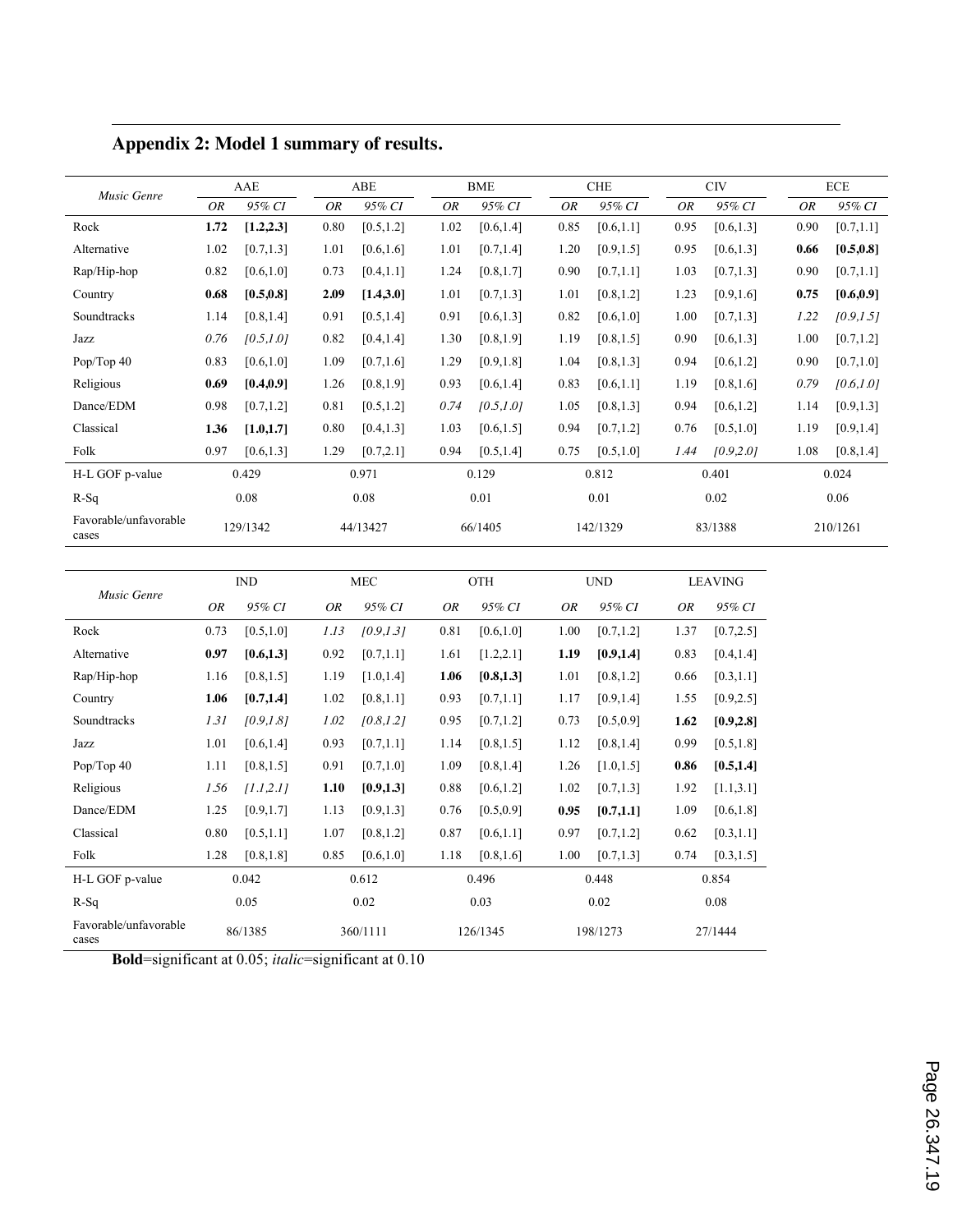|                                | AAE   |            |       | ABE        |       | <b>BME</b> |      | <b>CHE</b> |      | <b>CIV</b> |      | ECE        |  |
|--------------------------------|-------|------------|-------|------------|-------|------------|------|------------|------|------------|------|------------|--|
| Self-Efficacy Element          |       |            |       |            |       |            |      |            |      |            |      |            |  |
|                                | OR    | 95% CI     | OR    | 95% CI     | OR    | 95% CI     | OR   | 95% CI     | OR   | 95% CI     | OR   | 95% CI     |  |
| SE1                            | 1.01  | [0.6, 1.4] | 1.569 | [0.8, 2.7] | 1.648 | [1.0, 2.6] | 1.18 | [0.8, 1.6] | 0.79 | [0.5, 1.1] | 0.95 | [0.7, 1.2] |  |
| SE <sub>2</sub>                | 1.066 | [0.8, 1.2] | 0.909 | [0.6, 1.1] | 0.92  | [0.7, 1.1] | 0.99 | [0.8, 1.1] | 1.03 | [0.8, 1.2] | 0.95 | [0.8, 1.0] |  |
| SE3                            | 1.21  | [0.8, 1.7] | 0.775 | [0.5, 1.2] | 0.813 | [0.5, 1.1] | 0.81 | [0.6, 1.0] | 0.9  | [0.6, 1.2] | 1.16 | [0.8, 1.5] |  |
| SE4                            | 1.041 | [0.7, 1.4] | 0.913 | [0.5, 1.4] | 0.846 | [0.5, 1.2] | 0.94 | [0.6, 1.2] | 0.92 | [0.6, 1.3] | 1.22 | [0.9, 1.6] |  |
| SE <sub>5</sub>                | 0.649 | [0.4,1]    | 0.859 | [0.5, 1.4] | 1.177 | [0.7, 1.9] | 1.02 | [0.7, 1.4] | 1.09 | [0.6, 1.7] | 1.14 | [0.7, 1.6] |  |
| SE <sub>6</sub>                | 1.853 | [1.1,3]    | 0.902 | [0.5, 1.4] | 0.758 | [0.5, 1.1] | 0.64 | [0.4, 0.8] | 0.91 | [0.6, 1.3] | 1.25 | [0.8, 1.7] |  |
| SE7                            | 0.851 | [0.6, 1.0] | 1.061 | [0.7, 1.5] | 1.232 | [0.8, 1.7] | 3.07 | [2.1, 4.3] | 1.04 | [0.7, 1.3] | 0.75 | [0.6, 0.8] |  |
| SE8                            | 0.852 | [0.6, 1.1] | 0.905 | [0.6, 1.3] | 1.139 | [0.7, 1.6] | 0.94 | [0.7, 1.2] | 1.04 | [0.7, 1.4] | 1.22 | [0.9, 1.5] |  |
| SE9                            | 1.175 | [0.8, 1.6] | 0.691 | [0.4, 1.0] | 0.935 | [0.6, 1.3] | 1.24 | [0.9, 1.6] | 1    | [0.7, 1.4] | 0.76 | [0.5, 0.9] |  |
| <b>SE10</b>                    | 1.048 | [0.8, 1.2] | 1.222 | [0.9, 1.6] | 1.051 | [0.8, 1.3] | 1.08 | [0.9, 1.2] | 0.97 | [0.8, 1.1] | 1.07 | [0.9, 1.2] |  |
| <b>SE11</b>                    | 1.368 | [0.9, 1.9] | 1.34  | [0.8, 2.0] | 1.049 | [0.7, 1.4] | 0.94 | [0.7, 1.1] | 1.24 | [0.8, 1.7] | 1.04 | [0.8, 1.2] |  |
| H-L GOF p-value                |       | 0.49       |       | 0.42       |       | 0.42       |      | 0.59       |      | 0.01       |      | 0.62       |  |
| $R-Sq$                         |       | 0.06       |       | 0.07       |       | 0.04       |      | 0.13       |      | 0.01       |      | 0.05       |  |
| Favorable/unfavorable<br>cases |       | 136/1340   |       | 44/1432    |       | 69/1407    |      | 147/1329   |      | 82/1394    |      | 212/1264   |  |

**Appendix 3: Model 2 summary of results.**

 $\overline{\phantom{a}}$ 

| Self-Efficacy Element          | IND     |            | <b>MEC</b> |            | <b>OTH</b> |            | <b>UND</b> |            | <b>LEAVING</b> |            |
|--------------------------------|---------|------------|------------|------------|------------|------------|------------|------------|----------------|------------|
|                                | OR      | 95% CI     | OR         | 95% CI     | OR         | 95% CI     | OR         | 95% CI     | OR             | 95% CI     |
| SE <sub>1</sub>                | 0.614   | [0.4, 0.9] | 0.956      | [0.7, 1.2] | 0.987      | [0.6, 1.3] | 0.73       | [0.5, 0.9] | 3.11           | [1.1, 8.1] |
| SE <sub>2</sub>                | 1.629   | [1.2, 2.1] | 0.99       | [0.8, 1.1] | 1.048      | [0.8, 1.2] | 1.05       | [0.8, 1.2] | 0.54           | [0.2, 1.0] |
| SE3                            | 1.052   | [0.7, 1.4] | 1.166      | [0.9, 1.4] | 0.995      | [0.7, 1.3] | 0.83       | [0.6, 1.0] | 2.32           | [0.6, 8.5] |
| SE4                            | 0.954   | [0.6, 1.3] | 0.873      | [0.7, 1.0] | 1.4        | [1.0, 1.9] | 0.88       | [0.6, 1.1] | 1.01           | [0.3, 2.7] |
| SE5                            | 0.981   | [0.6, 1.5] | 0.938      | [0.7, 1.2] | 0.703      | [0.4, 1.0] | 1.11       | [0.7, 1.5] | 0.77           | [0.2, 2.3] |
| SE <sub>6</sub>                | 0.675   | [0.4, 0.9] | 1.268      | [0.9, 1.6] | 0.912      | [0.6, 1.3] | 1.23       | [0.9, 1.6] | 0.54           | [0.1, 2.2] |
| SE7                            | 0.923   | [0.7, 1.1] | 0.832      | [0.7, 0.9] | 1.154      | [0.9, 1.4] | 1.03       | [0.8, 1.2] | 0.81           | [0.3, 1.8] |
| SE8                            | 0.844   | [0.6, 1.1] | 1.111      | [0.9, 1.3] | 0.736      | [0.5, 0.9] | 1.05       | [0.8, 1.3] | 0.76           | [0.3, 1.8] |
| SE9                            | 1.03    | [0.7, 1.4] | 1.014      | [0.8, 1.2] | 1.019      | [0.7, 1.3] | 1.01       | [0.7, 1.2] | 1.38           | [0.6, 3.0] |
| <b>SE10</b>                    | 0.987   | [0.8, 1.1] | 1.055      | [0.9, 1.1] | 0.838      | [0.7, 0.9] | 0.84       | [0.7, 0.9] | 1.48           | [0.6, 3.5] |
| SE <sub>11</sub>               | 1.174   | [0.8, 1.5] | 1.069      | [0.9, 1.2] | 1.133      | [0.8, 1.4] | 1.19       | [0.9, 1.4] | 0.13           | [0.0, 0.2] |
| H-L GOF p-value                | 0.92    |            | 0.34       |            | 0.66       |            | 0.92       |            | 0.89           |            |
| $R-Sq$                         | 0.06    |            | 0.02       |            | 0.04       |            | 0.03       |            | 0.84           |            |
| Favorable/unfavorable<br>cases | 89/1387 |            | 370/1106   |            | 120/1356   |            | 184/1292   |            | 23/1453        |            |

**Bold**=significant at 0.05; *italic*=significant at 0.10